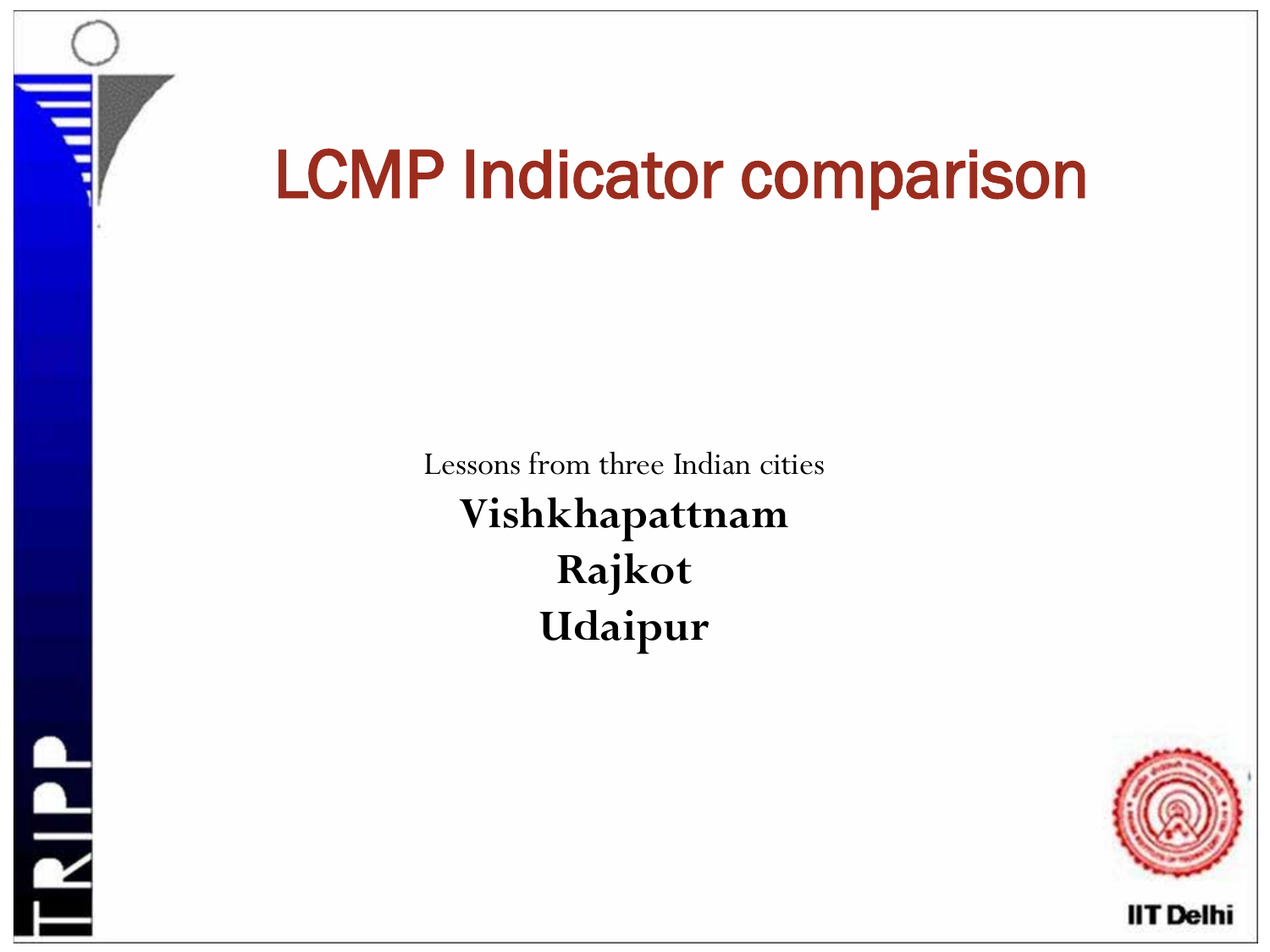#### In Indian context

- NMT and Public transport is used by people who do not have other mode choice available, i.e. **CAPTIVE USERS**
- Captive users are likely to shift to carbon intensive modes because of
	- Existing hostile NMT and public transport infrastructure
	- Increase in income levels
- Short trip lengths due to compact city structure resulting in high percentage of potential users of NMT

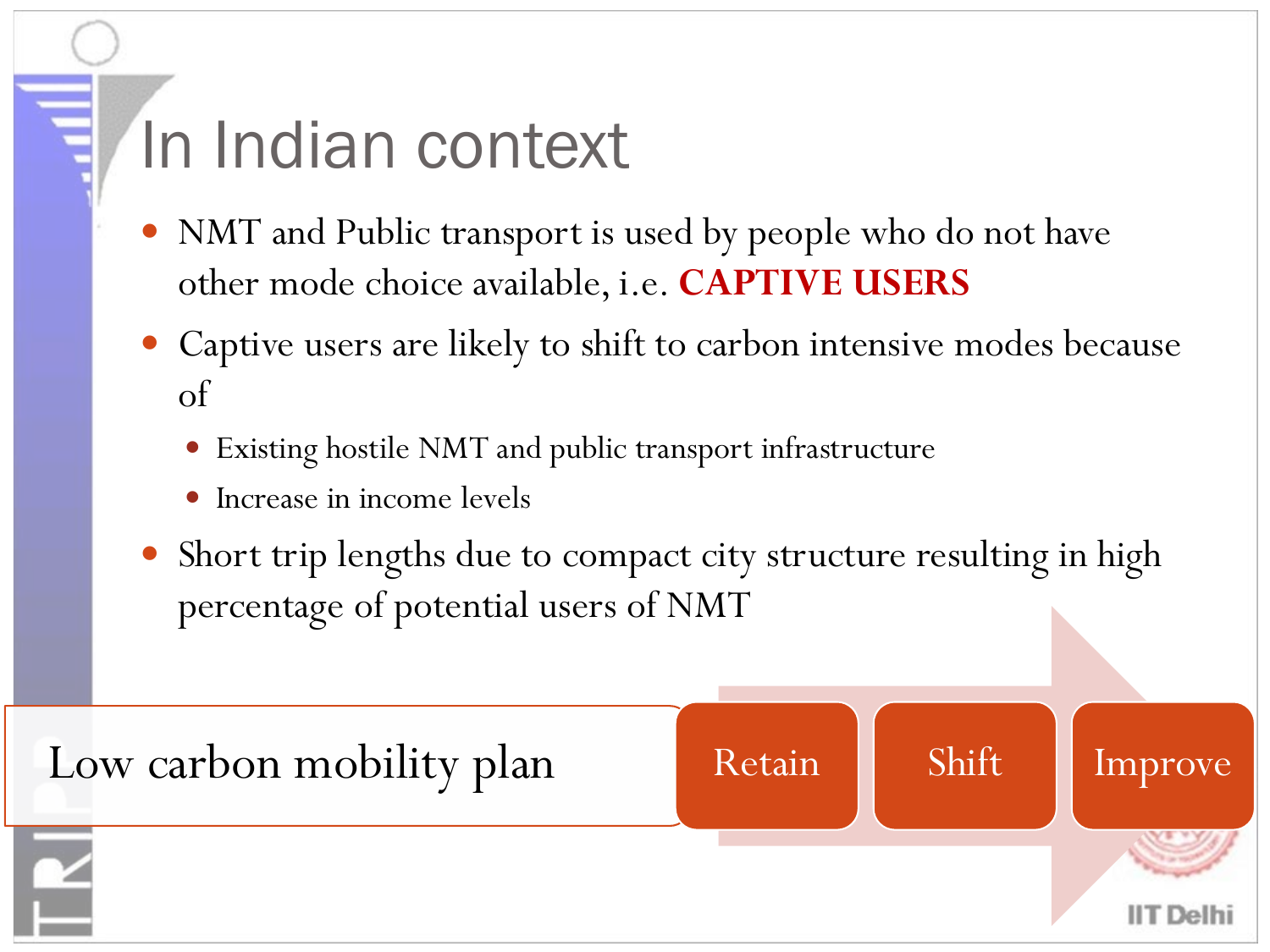## Expected Outcome of LCMP

Propose strategies and plans to

 $\frac{1}{\epsilon}$ 

- Cause NMT and public transport users to shift from captive to choice users
- Encourage the use of NMT and public transport by the potential users
- Technological improvements to reduce emissions from motorized transportation
- Evaluate impact of strategies, plans and projects on emissions, accessibility, and social sustainability

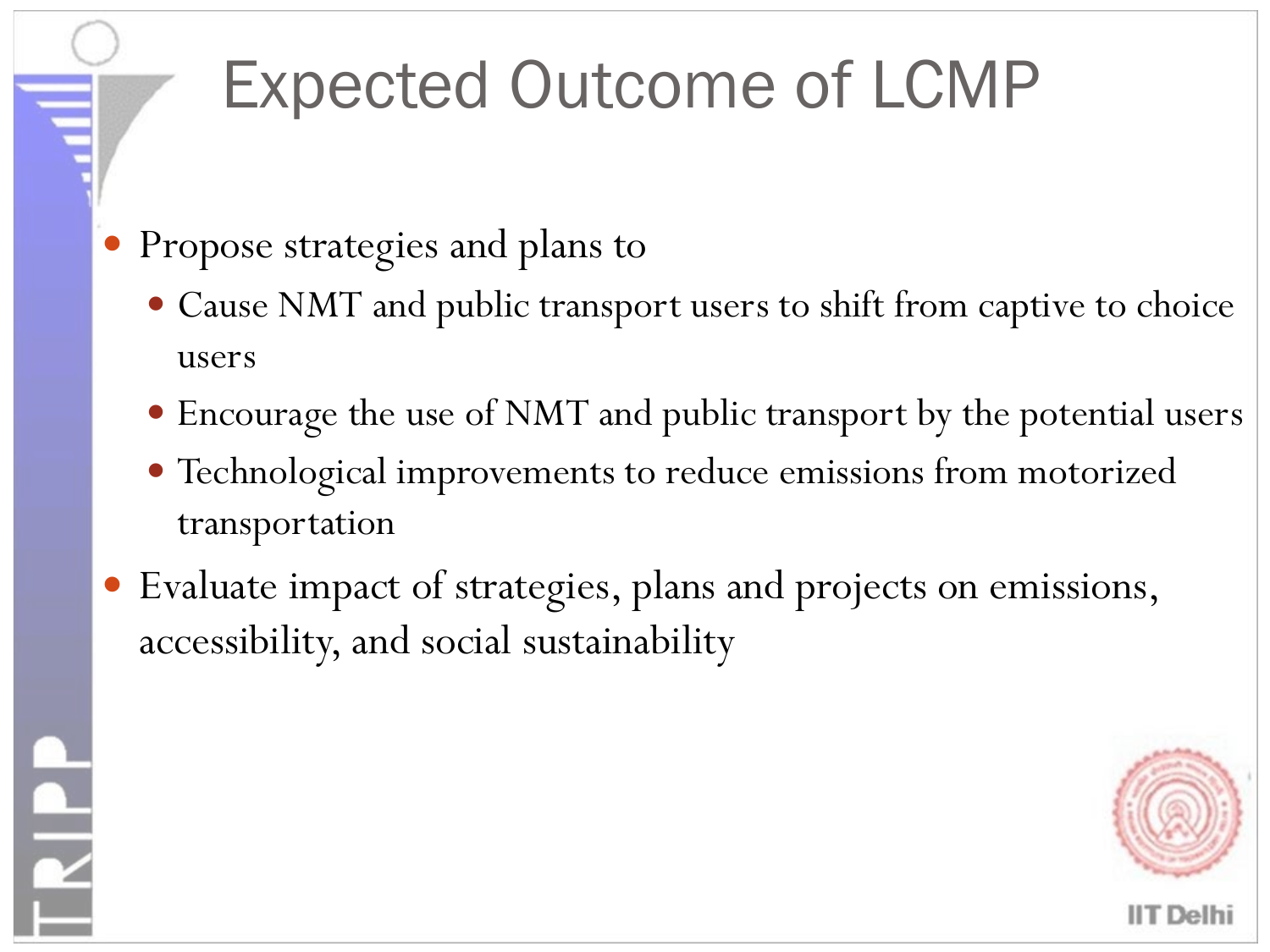#### Level of disaggregation suggested for data

**Required –**

**TAZ size to be small enough to capture walk, bicycle & PT** 

#### **access/egress trips**

|                                   | Rajkot         | <b>Vizag</b>  | Udaipur                                              |
|-----------------------------------|----------------|---------------|------------------------------------------------------|
| <b>Total study Area</b>           | $285.63$ sq km | $516$ sq km   | $348$ sq km                                          |
| Total population in<br>study area | 1,478,264      | 1,730,000     | 495,582                                              |
| Total number of TAZ               | 394            | 97            | 56                                                   |
| Average Area of TAZ               | $0.72$ sq km   | $5.3$ sq km   | $6.21$ sq km                                         |
| Minimum area of TAZ               |                | $0.3$ sq km   | $6.52$ sq km                                         |
| Maximum area of TAZ               | 24             | 78.33 sq km   | $23.33$ sq km                                        |
| Based on                          |                | Ward Boundary | Ward boundary                                        |
| <b>Remarks</b>                    |                |               | <b>Population needs</b><br>to be updated for<br>2011 |
|                                   |                |               | IIT Delhi                                            |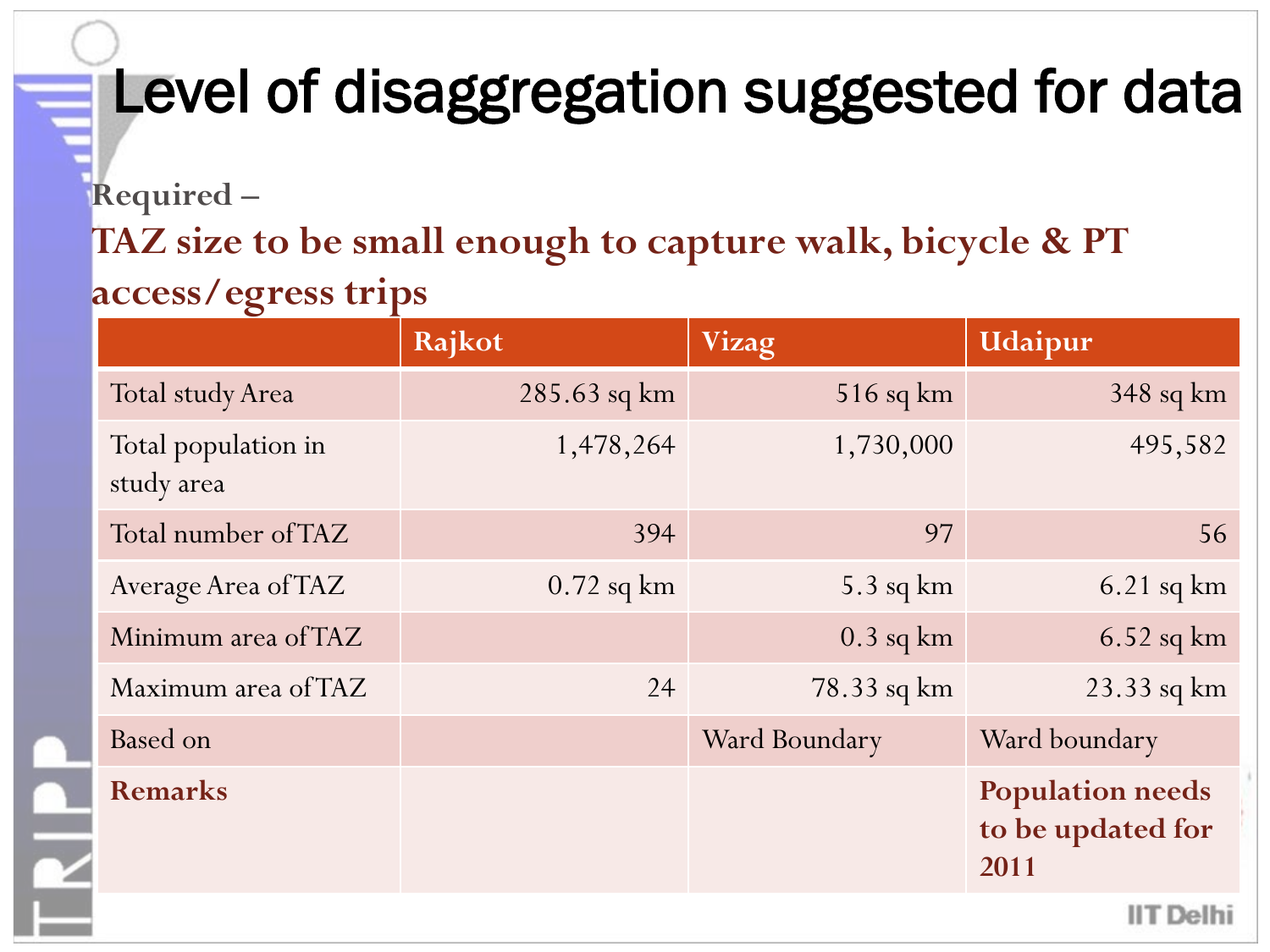**OData collection**<br>( should specific summary format be given?

|                                                | Rajkot                                                    | <b>Vizag</b>                                             | Udaipur                             |
|------------------------------------------------|-----------------------------------------------------------|----------------------------------------------------------|-------------------------------------|
| <b>Traffic Volume Counts</b>                   | 12 intersections                                          | 19 intersections                                         |                                     |
| O-D Surveys                                    | 9 locations                                               | 8 locations                                              |                                     |
| Outer cordon                                   | 5                                                         | 333                                                      |                                     |
| Road inventory                                 | Type of roads and km of<br>road surveyed???               | Arterial roads<br>Km of roads surveyed?                  |                                     |
| <b>HH</b> interview                            | Number of HH???                                           | 3100 HH                                                  |                                     |
| Petrol pump surveys                            | Number of vehicles?                                       | 600 vehicles                                             |                                     |
| Safety data                                    | City police (No. of<br>years?)                            | Traffic police (No. of<br>years?)                        |                                     |
| <b>Bus Route and</b><br><b>Operations Data</b> | <b>BRT DPR</b><br>Bus route and Bus stops<br>collected??? | <b>APSRTC</b><br>Bus route and Bus stops<br>collected??? |                                     |
| Additional data                                | Land use for every plot                                   | Property tax data for<br>individual HH - GVMC            |                                     |
| <b>Remarks</b>                                 |                                                           |                                                          | No information on<br>data collected |
|                                                |                                                           |                                                          | <b>ILL MAY 11 11</b>                |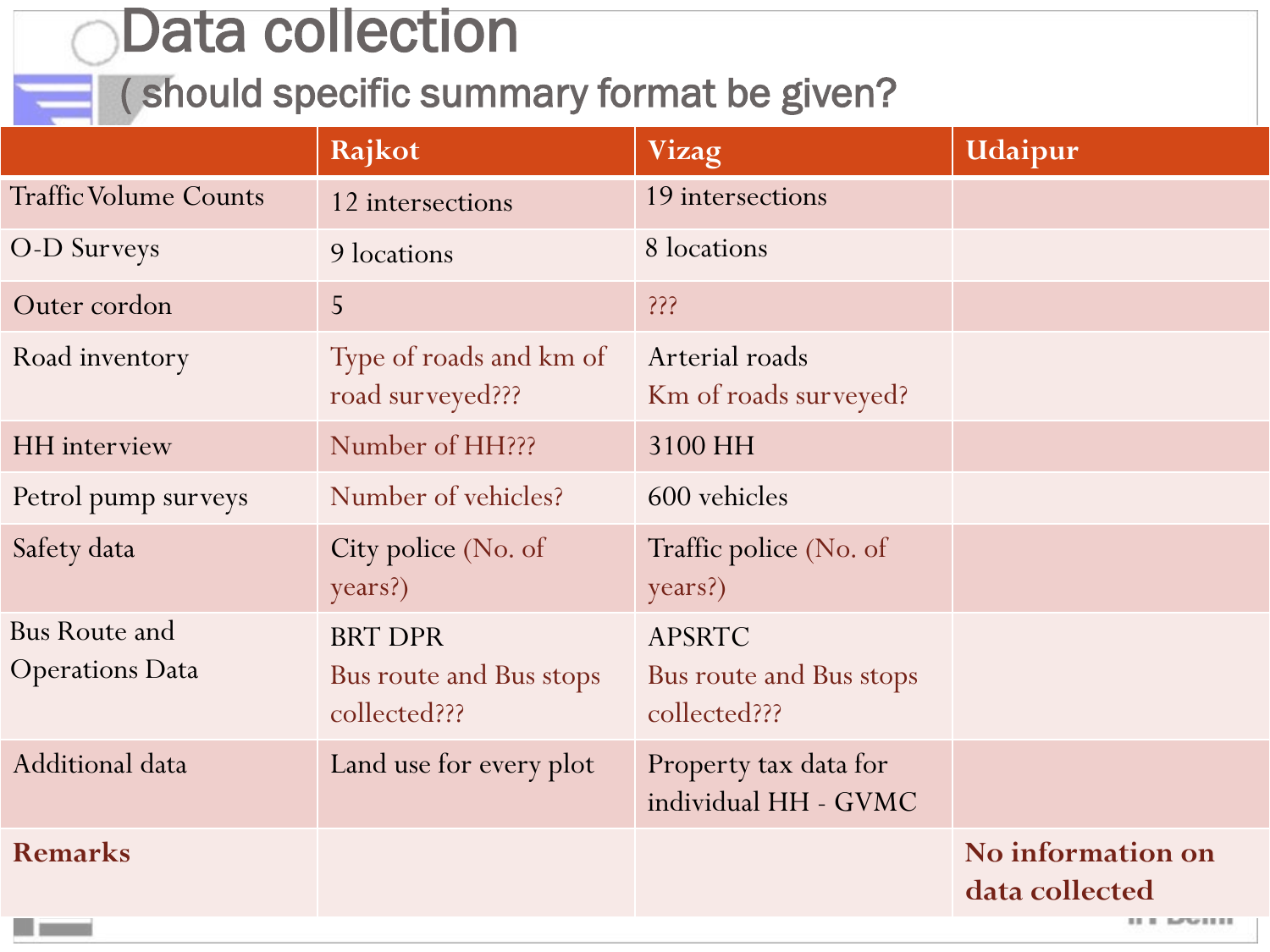## Summary of measured indicators



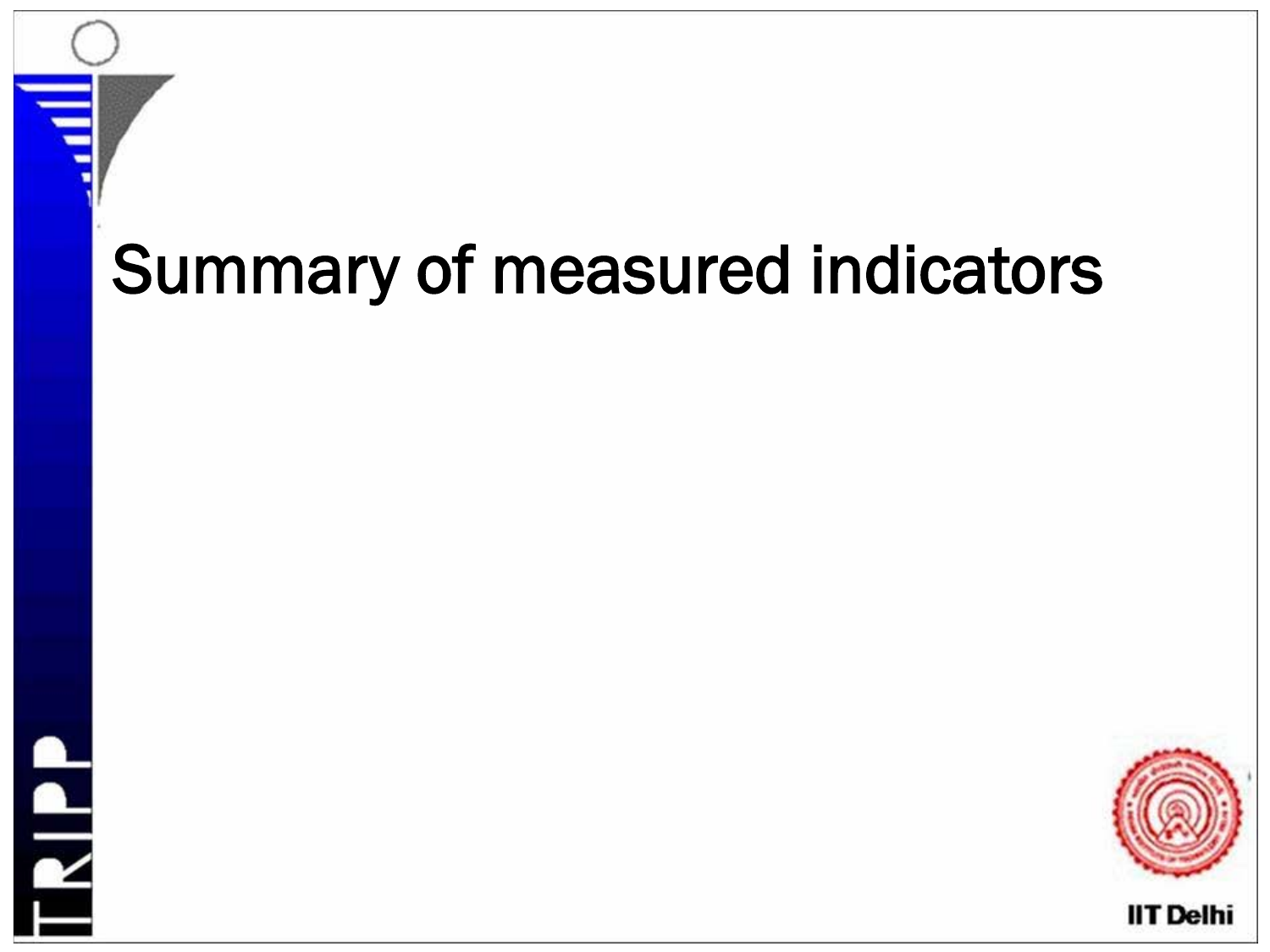#### **Mobility and Accessibility**

|               | <b>Indicator</b> Description | Measured  |            |            | <b>Remarks</b> |               |           |
|---------------|------------------------------|-----------|------------|------------|----------------|---------------|-----------|
| <b>Name</b>   |                              | Rajkot    | Vizag      | Udaipur    | Rajkot         | <b>Vizag</b>  | Udaipur   |
|               | Modal shares by              | $\sqrt{}$ | $\sqrt{}$  | $\sqrt{ }$ |                |               |           |
|               | trip purpose                 |           |            |            |                |               |           |
| Modal         | Modal shares by              | $\sqrt{}$ | $\sqrt{ }$ | $\sqrt{ }$ | By             |               | By gender |
| shares        | social groups                |           |            |            | gender         |               | not       |
|               |                              |           |            |            | not            |               | included  |
|               |                              |           |            |            | included       |               |           |
|               | Average travel time          |           | $\sqrt{ }$ | $\sqrt{ }$ |                |               |           |
|               | by trip purpose              |           |            |            |                |               |           |
| <b>Travel</b> | Trip purpose wise            |           |            | $\sqrt{ }$ |                | By gender not |           |
| time          | average travel time          |           |            |            |                | included      |           |
|               | disaggregated by             |           |            |            |                |               |           |
|               | social groups                |           |            |            |                |               |           |
|               |                              |           |            |            |                |               |           |
|               |                              |           |            |            |                |               |           |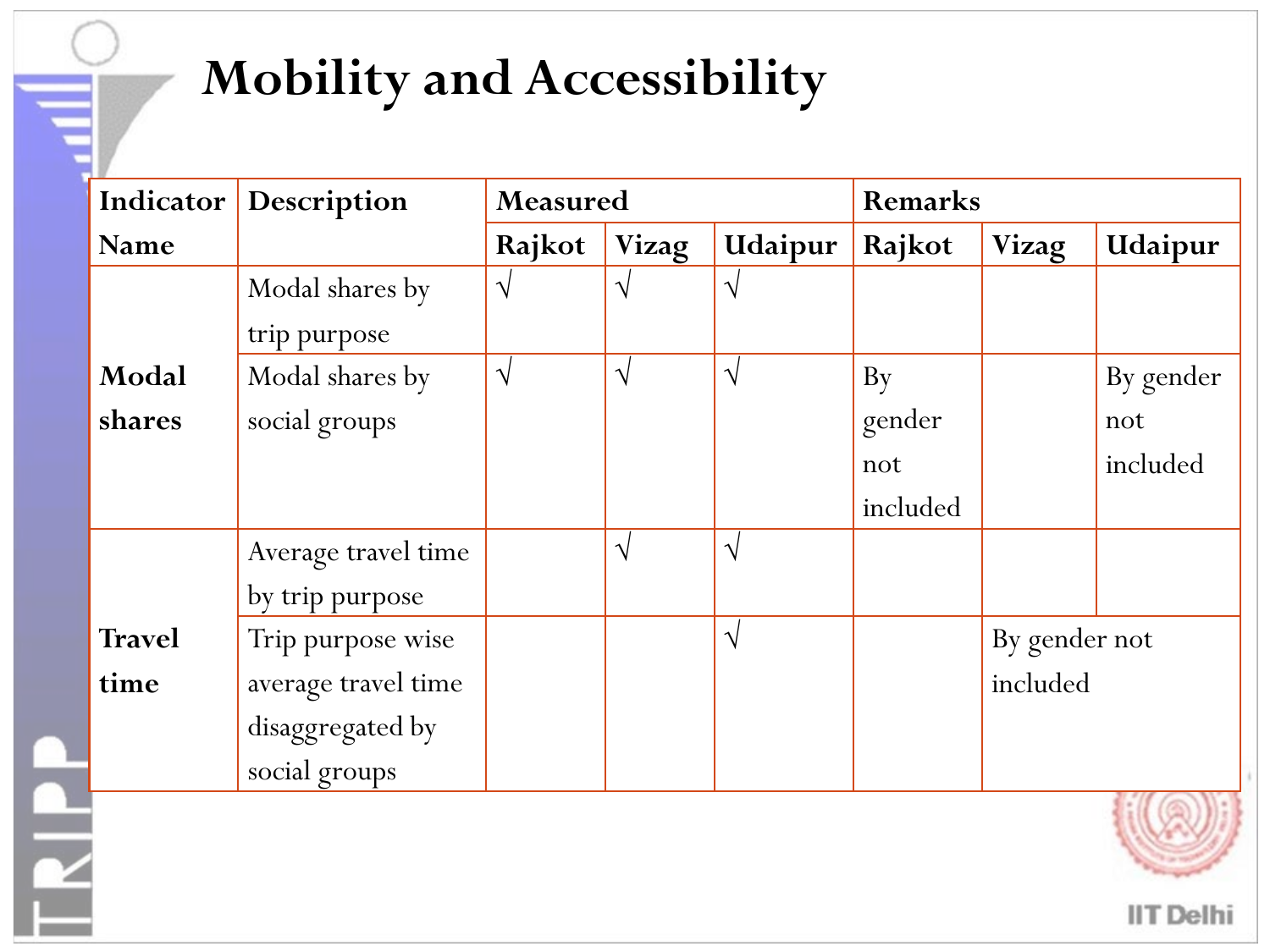| Indicator     | Description       | <b>Measured</b> |              |            | Remarks |               |            |
|---------------|-------------------|-----------------|--------------|------------|---------|---------------|------------|
| Name          |                   | Rajkot          | <b>Vizag</b> | Udaipur    | Rajkot  | <b>Vizag</b>  | Udaipur    |
|               | Average trip      |                 | $\sqrt{}$    |            |         |               |            |
|               | length frequency  |                 |              |            |         |               |            |
|               | distribution      |                 |              |            |         |               |            |
|               | Mode wise         |                 | $\sqrt{}$    |            |         | By gender not |            |
|               | average trip      |                 |              |            |         | included      |            |
|               | length            |                 |              |            |         |               |            |
| Trip length   | disaggregated by  |                 |              |            |         |               |            |
|               | social groups     |                 |              |            |         |               |            |
|               | Trip purpose wise |                 |              |            |         |               |            |
|               | average trip      |                 |              |            |         |               |            |
|               | length            |                 |              |            |         |               |            |
|               | disaggregated by  |                 |              |            |         |               |            |
|               | social groups     |                 |              |            |         |               |            |
| Affordability | Affordability of  |                 |              | $\sqrt{ }$ |         |               | Needs to   |
|               | PT and para-      |                 |              |            |         |               | be         |
|               | transit fare by   |                 |              |            |         |               | reported   |
|               | social group      |                 |              |            |         |               | in a table |
|               | Cost of           |                 | $\sqrt{}$    | $\sqrt{ }$ |         |               |            |
|               | commuting         |                 |              |            |         |               |            |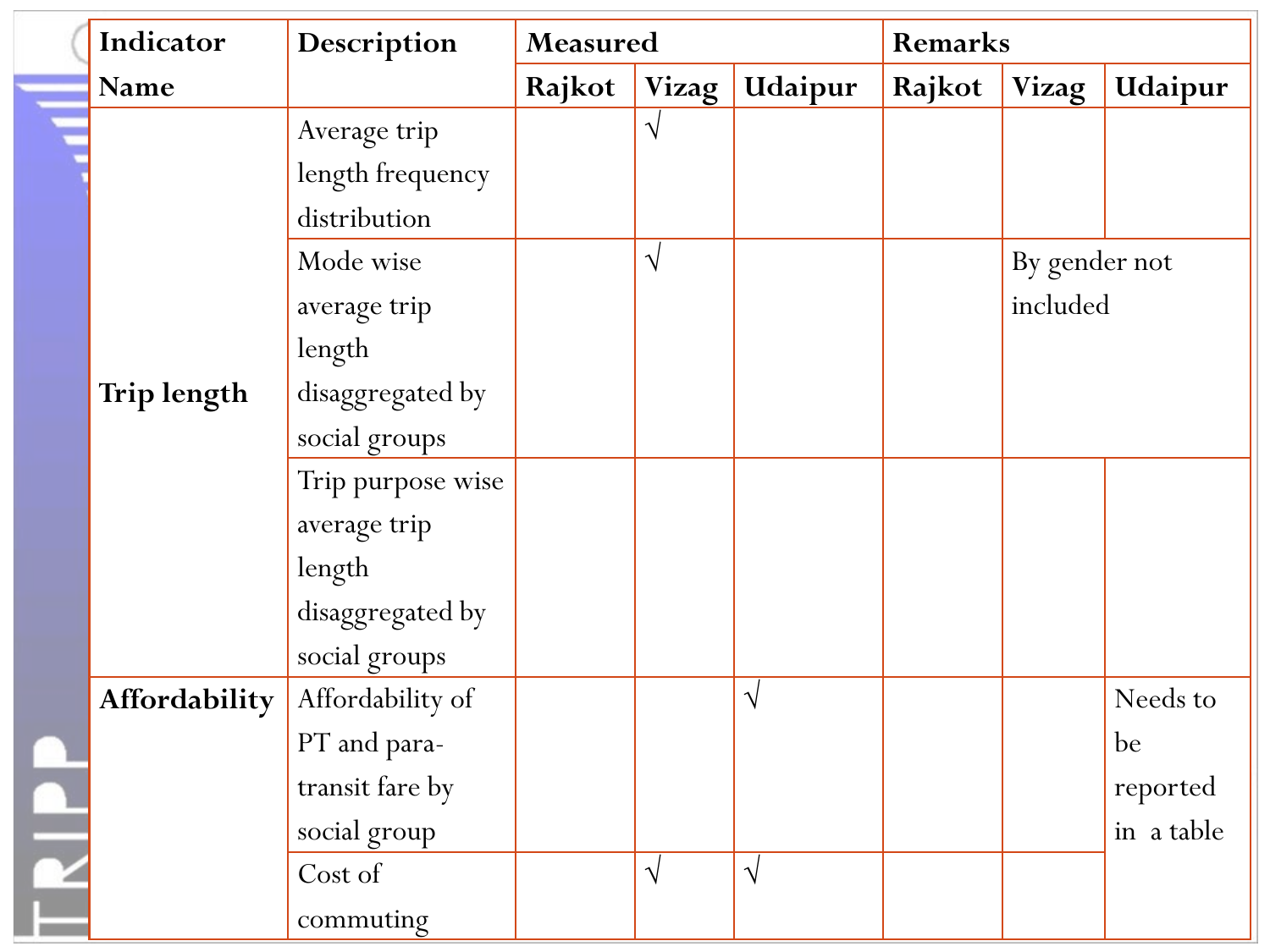| <b>Indicator Name</b> | Description        | Measured   |              |            | <b>Remarks</b> |              |            |
|-----------------------|--------------------|------------|--------------|------------|----------------|--------------|------------|
|                       |                    | Rajkot     | <b>Vizag</b> | Udai       | Rajkot         | <b>Vizag</b> | Ud.        |
|                       |                    |            |              | pur        |                |              |            |
|                       | Average speed      | $\sqrt{ }$ | $\sqrt{ }$   | $\sqrt{ }$ |                | Speed by     |            |
|                       | on roads of        |            |              |            |                | type of      |            |
|                       | different modes    |            |              |            |                | roads can    |            |
|                       |                    |            |              |            |                | be included  |            |
|                       | Percentage of      |            |              | $\sqrt{ }$ |                | Total HH     |            |
|                       | Household          |            |              |            |                | need to be   |            |
|                       | within 10 min      |            |              |            |                | computed     |            |
|                       | walking distance   |            |              |            |                | based on     |            |
| Infrastructure        | of PT and para-    |            |              |            |                | GIS needs    |            |
| quality               | transit stop       |            |              |            |                | to be done   |            |
|                       | Average number     |            |              | $\sqrt{}$  |                |              |            |
|                       | of interchanges    |            |              |            |                |              |            |
|                       | per PT trip        |            |              |            |                |              |            |
|                       | Accessibility of   |            |              |            |                |              | <b>Not</b> |
|                       | disadvantaged      |            |              |            |                |              | avail      |
|                       | groups by          |            |              |            |                |              |            |
|                       | different          |            |              |            |                |              |            |
|                       | modes <sup>1</sup> |            |              |            |                |              |            |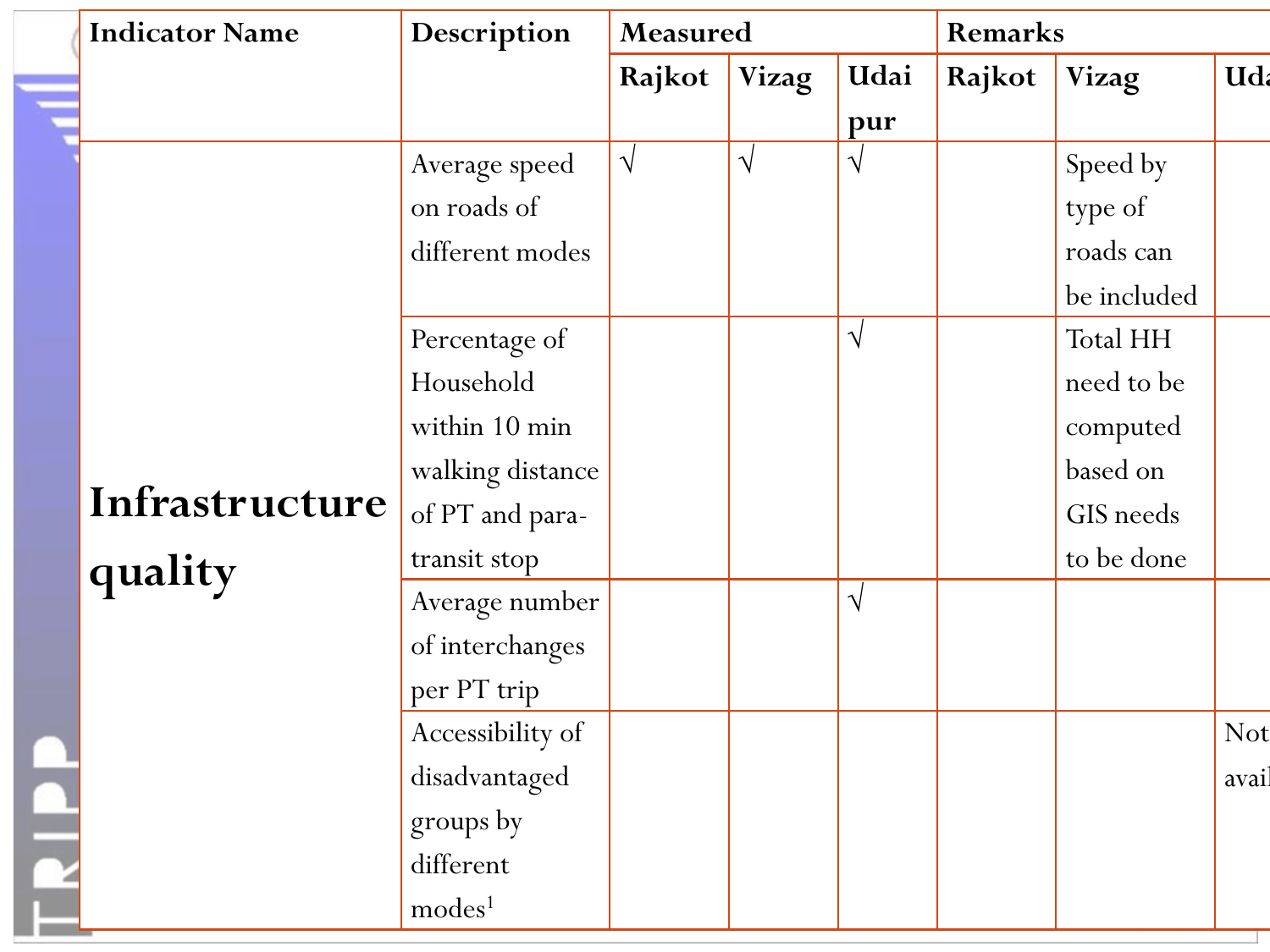#### Landuse

Fair.

| Indicator             | Description                                                                                                                                       | Measured   |                          |                                          | <b>Remarks</b>                                                   |                                     |                                                                                      |  |
|-----------------------|---------------------------------------------------------------------------------------------------------------------------------------------------|------------|--------------------------|------------------------------------------|------------------------------------------------------------------|-------------------------------------|--------------------------------------------------------------------------------------|--|
| Name                  |                                                                                                                                                   | Rajkot     | <b>Vizag</b>             | Udaipur                                  | Rajkot                                                           | <b>Vizag</b>                        | Udaipur                                                                              |  |
| Land use<br>parameter | Land use mix<br>intensity -<br>Job-housing<br>balance<br>Income level<br>heterogeneity<br>Kernel density<br>of roads,<br>junctions and<br>PT stop | $\sqrt{ }$ | $\sqrt{ }$<br>$\sqrt{ }$ | $\sqrt{}$<br>$\mathcal{N}$<br>$\sqrt{ }$ | Overall<br>entropy<br>needs to<br>be<br>calculate<br>$\mathbf d$ | Aggregate<br>at level of<br>9 zones | Data<br>presented<br>on map<br>can be<br>presented<br>in tabular<br>format<br>$\sim$ |  |

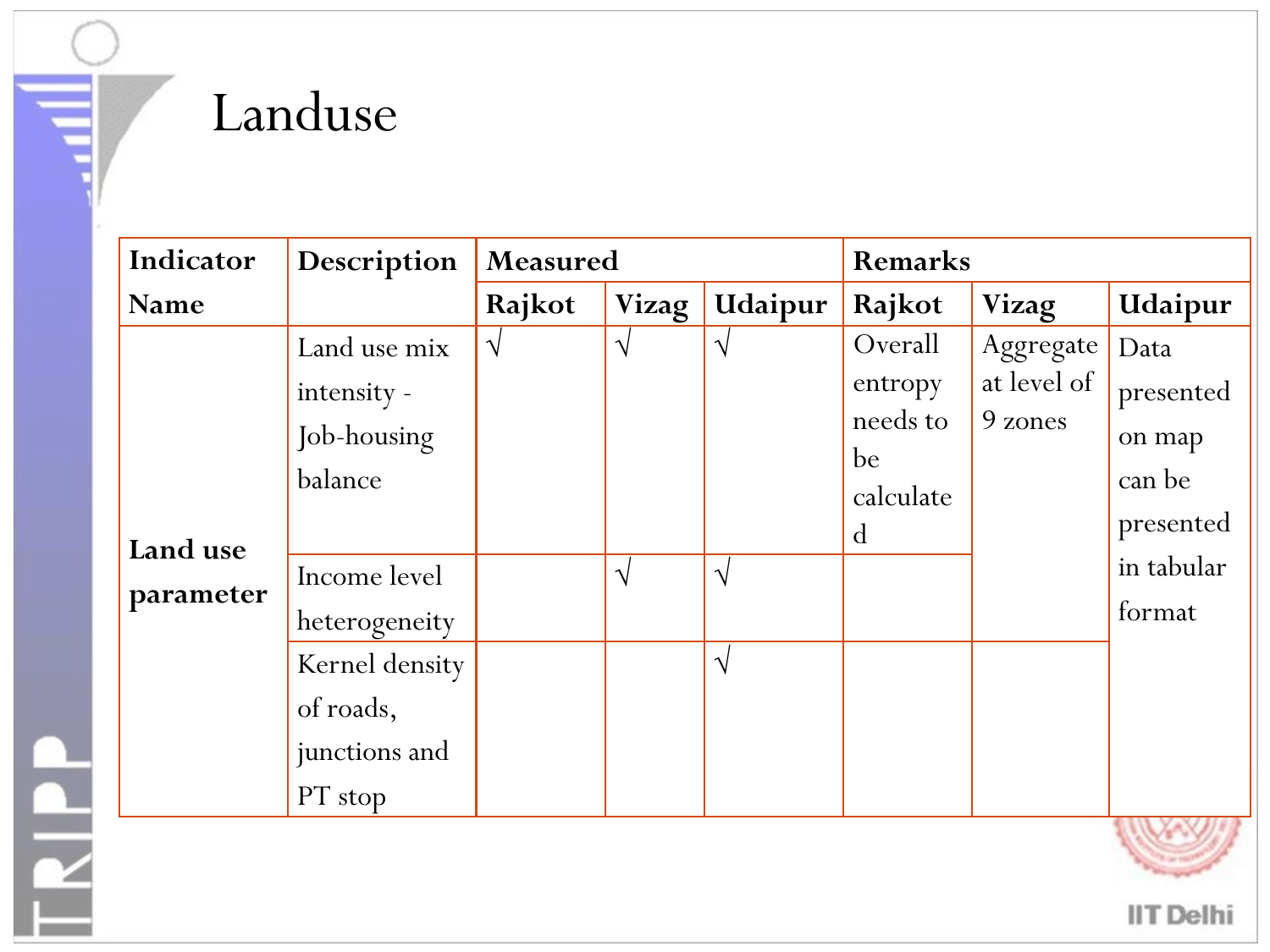| Indicator   | Description        | Measured   |              |            | <b>Remarks</b> |              |            |
|-------------|--------------------|------------|--------------|------------|----------------|--------------|------------|
| <b>Name</b> |                    | Rajkot     | <b>Vizag</b> | Udaipur    | Rajkot         | <b>Vizag</b> | Udaipur    |
|             | Risk exposure      |            | $\sqrt{}$    | $\sqrt{ }$ |                |              | Numbers    |
|             | mode wise.         |            |              |            |                |              | need to be |
|             | Risk imposed       |            | $\sqrt{ }$   | $\sqrt{ }$ |                |              | checked    |
|             | by modes           |            |              |            |                |              |            |
|             | Overall safety     |            | $\sqrt{}$    | $\sqrt{ }$ |                |              |            |
|             | Speed limit        |            |              |            |                | $\%$ age of  | <b>Not</b> |
|             | restrictions -     |            |              |            |                | roads need   | available  |
| Safety      | Percentage of      |            |              |            |                | to be        |            |
|             | roads having       |            |              |            |                | mentioned    |            |
|             | speed limit $\geq$ |            |              |            |                |              |            |
|             | 50 kmph            |            |              |            |                |              |            |
|             | Quality of         | $\sqrt{ }$ | $\sqrt{ }$   | $\sqrt{ }$ |                | Percentage   |            |
|             | footpath           |            |              |            |                | of roads     |            |
|             | infrastructure     |            |              |            |                | need to be   |            |
|             |                    |            |              |            |                | mentioned    |            |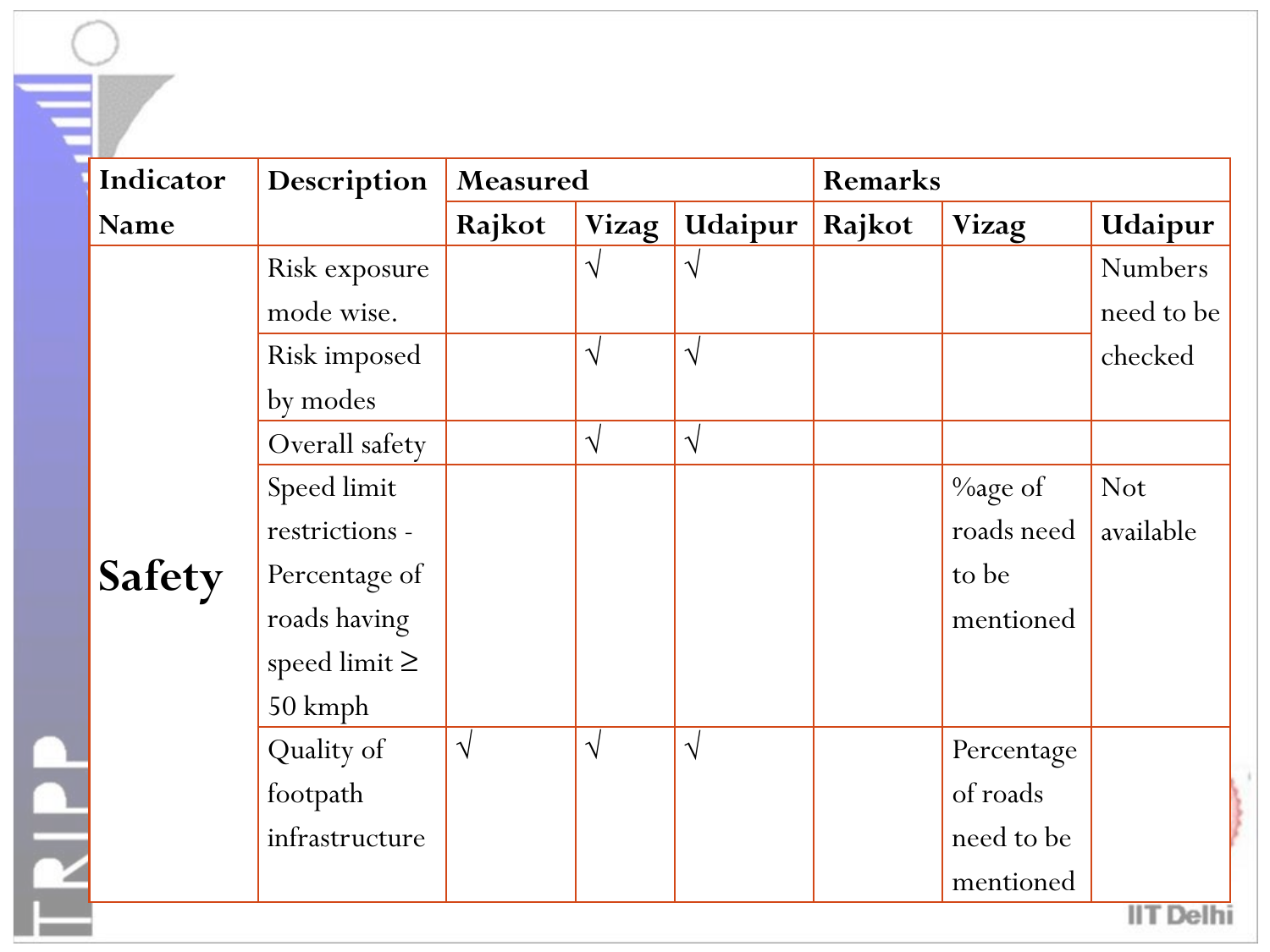| Indicator | Description    | Measured   |           |           | Remarks |              |         |
|-----------|----------------|------------|-----------|-----------|---------|--------------|---------|
| Name      |                | Rajkot     | Vizag     | Udaipur   | Rajkot  | <b>Vizag</b> | Udaipur |
|           | Percentage of  |            |           | $\sqrt{}$ |         | Percentage   |         |
|           | road lighted   |            |           |           |         | of roads     |         |
|           |                |            |           |           |         | need to be   |         |
|           |                |            |           |           |         | mentioned    |         |
|           | Percentage of  |            |           | $\sqrt{}$ |         | Percentage   |         |
|           | footpaths      |            |           |           |         | of roads     |         |
|           | lighted        |            |           |           |         | need to be   |         |
| Security  |                |            |           |           |         | mentioned    |         |
|           | Percentage of  | $\sqrt{ }$ | $\sqrt{}$ | $\sqrt{}$ |         |              |         |
|           | people feeling |            |           |           |         |              |         |
|           | safe to        |            |           |           |         |              |         |
|           | walk/cycle     |            |           |           |         |              |         |
|           | and use PT in  |            |           |           |         |              |         |
|           | city by gender |            |           |           |         |              |         |

**IIT Delhi** 

÷.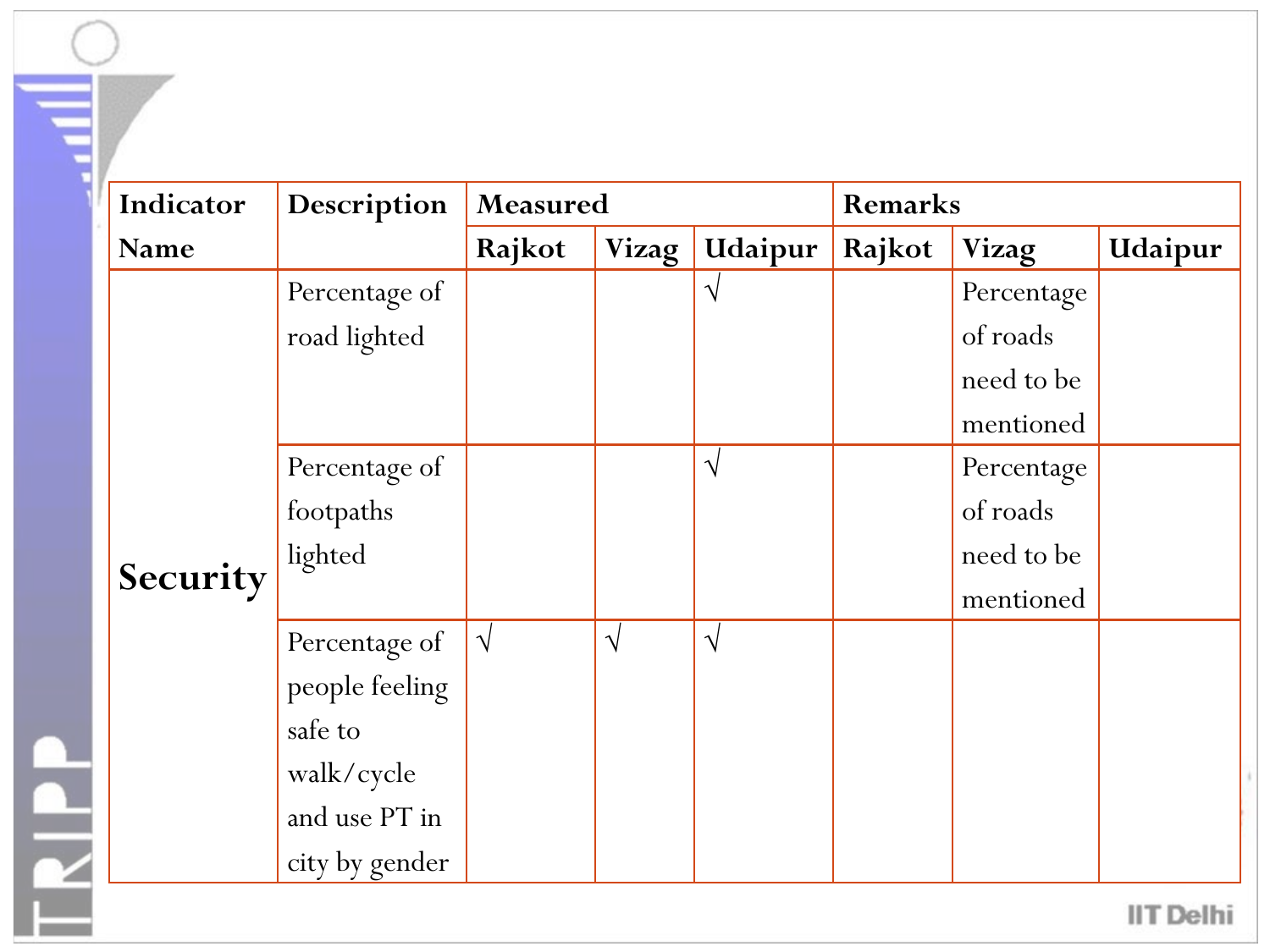#### **Emission and land resource**

|                        | Indicator   | Description       | Measured |            |         |        | <b>Remarks</b>  |            |  |  |
|------------------------|-------------|-------------------|----------|------------|---------|--------|-----------------|------------|--|--|
|                        | <b>Name</b> |                   | Rajkot   | Vizag      | Udaipur | Rajkot | <b>Vizag</b>    | Udaipur    |  |  |
|                        |             | GHG emissions     |          | $\sqrt{ }$ |         |        | Equivalent      | <b>Not</b> |  |  |
|                        |             | - Equivalent      |          |            |         |        | CO <sub>2</sub> | available  |  |  |
|                        |             | $CO2$ emissions   |          |            |         |        | emission        |            |  |  |
|                        | Emission    | per passenger     |          |            |         |        | need to be      |            |  |  |
|                        |             | km by mode        |          |            |         |        | measured        |            |  |  |
|                        |             | Lifecycle cost of |          |            |         |        |                 | <b>Not</b> |  |  |
|                        |             | different modes   |          |            |         |        |                 | available  |  |  |
|                        |             | Per capita        |          | $\sqrt{ }$ |         |        | Equivalent      | <b>Not</b> |  |  |
|                        |             | consumption of    |          |            |         |        | CO <sub>2</sub> | available  |  |  |
|                        |             | land for          |          |            |         |        | emissions       |            |  |  |
|                        | Depletion   | transport         |          |            |         |        | need to be      |            |  |  |
|                        | of land     | activity          |          |            |         |        | measured        |            |  |  |
|                        | resource    | Land consumed     |          | $\sqrt{}$  |         |        |                 | <b>Not</b> |  |  |
| $\frac{1}{\mathbf{Y}}$ |             | for different     |          |            |         |        |                 | available  |  |  |
|                        |             | transport         |          |            |         |        |                 |            |  |  |
|                        |             | activities        |          |            |         |        |                 |            |  |  |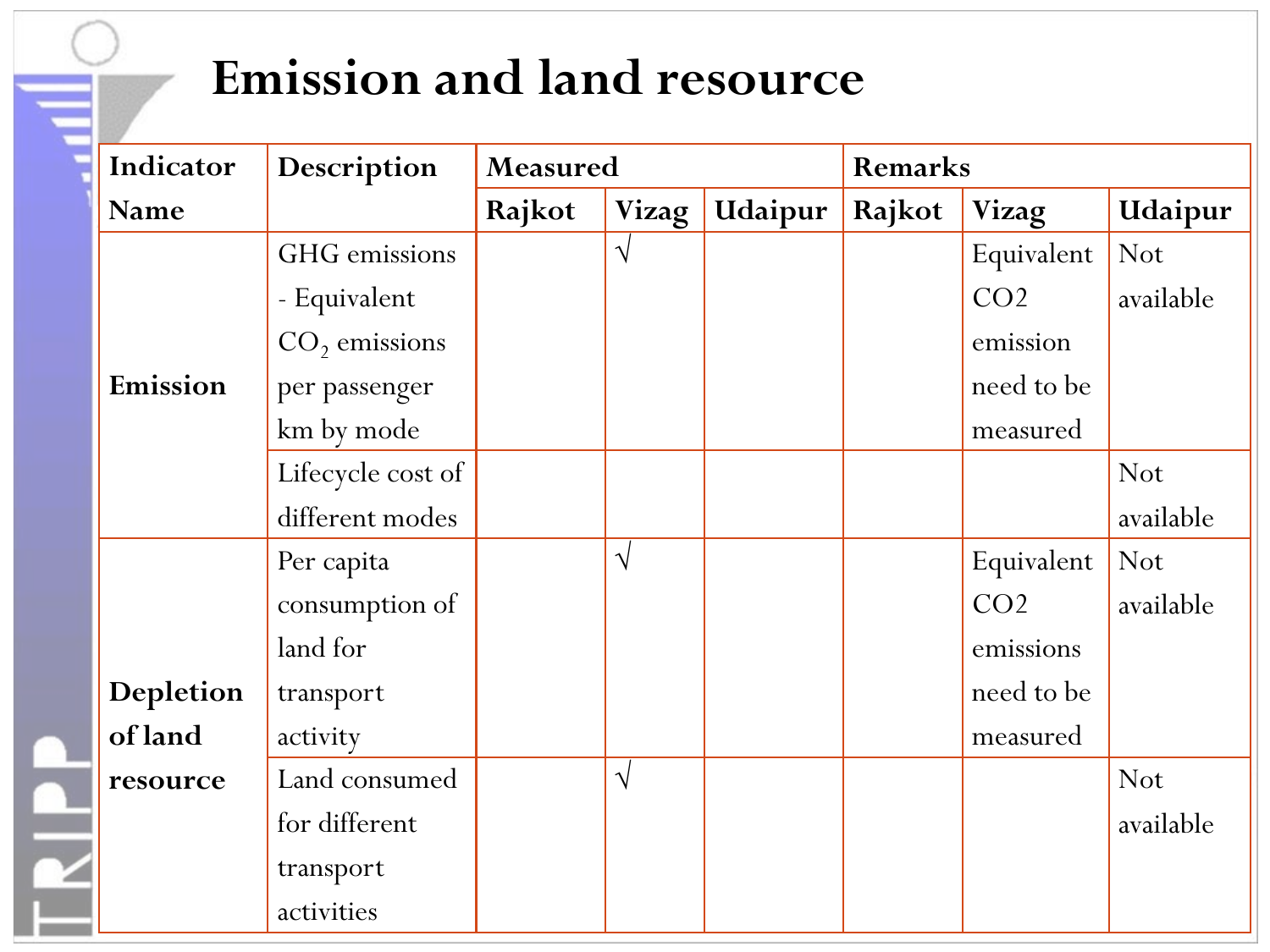#### **Health and transport investment**

|  | Indicator   | Description      | Measured |            |         | Remarks |                 |            |
|--|-------------|------------------|----------|------------|---------|---------|-----------------|------------|
|  | <b>Name</b> |                  | Rajkot   | Vizag      | Udaipur | Rajkot  | Vizag           | Udaipur    |
|  |             | Percentage of    |          |            |         |         |                 | <b>Not</b> |
|  |             | population       |          |            |         |         |                 | available  |
|  |             | exposed to air   |          |            |         |         |                 |            |
|  | Health      | pollution        |          |            |         |         |                 |            |
|  | hazards     | Percentage of    |          |            |         |         |                 | <b>Not</b> |
|  |             | population       |          |            |         |         |                 | available  |
|  |             | exposed to       |          |            |         |         |                 |            |
|  |             | noise levels $>$ |          |            |         |         |                 |            |
|  |             | 50 dB            |          |            |         |         |                 |            |
|  |             | Trend in         |          | $\sqrt{ }$ |         |         | Percentag       | <b>Not</b> |
|  |             | investments      |          |            |         |         | e need to       | available  |
|  |             | for              |          |            |         |         | be shown        |            |
|  |             | development      |          |            |         |         | $-\text{along}$ |            |
|  | Investment  | of               |          |            |         |         | with            |            |
|  |             | infrastructure   |          |            |         |         | graph           |            |
|  |             | for various      |          |            |         |         |                 |            |
|  |             | modes            |          |            |         |         |                 |            |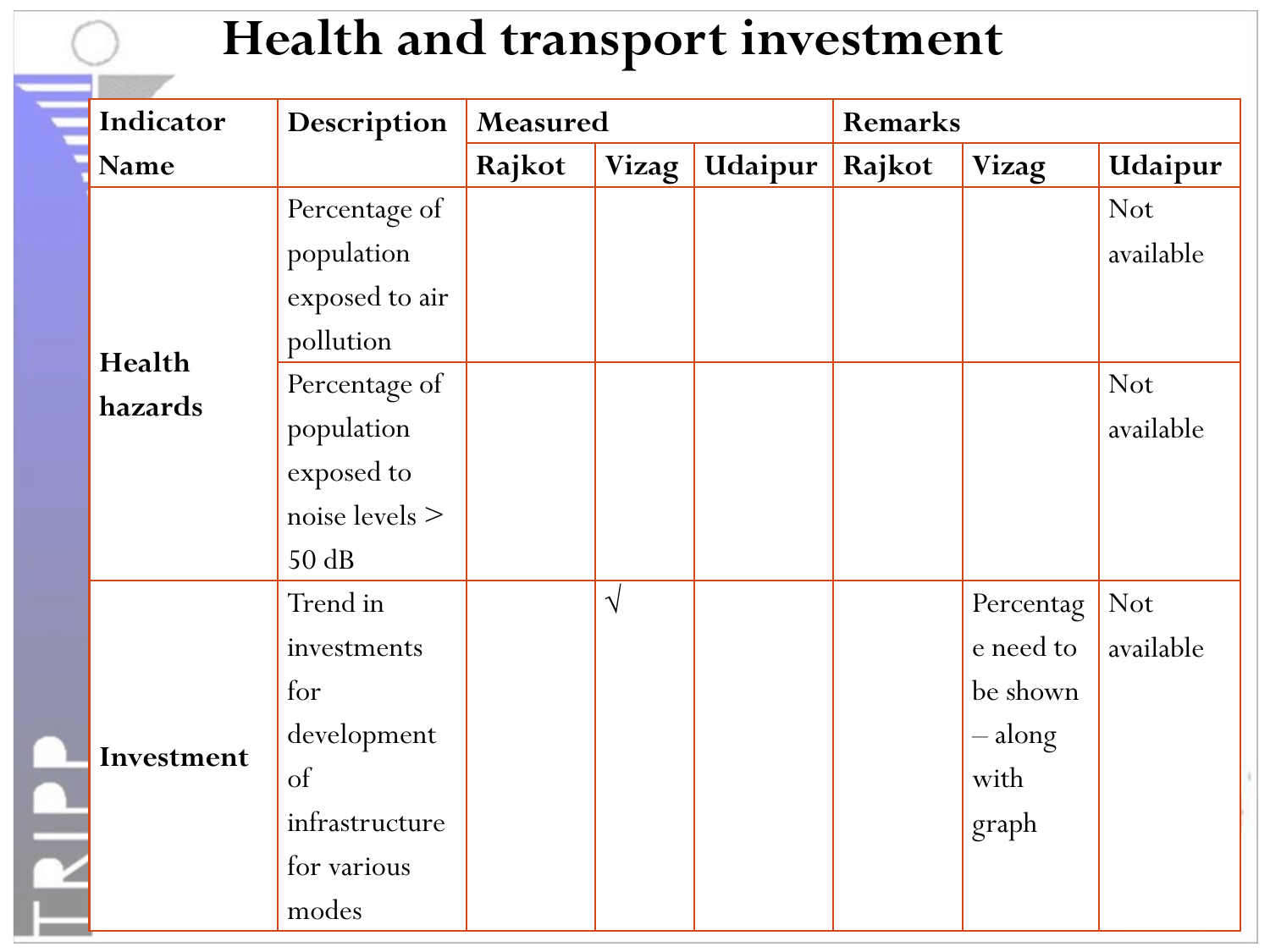| Indicator        | Description    | Measured |              |            | <b>Remarks</b> |              |                |
|------------------|----------------|----------|--------------|------------|----------------|--------------|----------------|
| <b>Name</b>      |                | Rajkot   | <b>Vizag</b> | Udaipur    | Rajkot         | <b>Vizag</b> | Udaipur        |
|                  | Tax burden     |          | $\sqrt{}$    |            |                |              | <b>Not</b>     |
|                  | mode wise      |          |              |            |                |              | available      |
| Cost<br>borne by | Fuel prices by |          | $\sqrt{}$    |            |                | Trends need  |                |
|                  | fuel type      |          |              |            |                | to be looked |                |
|                  | Other charges  |          | $\sqrt{}$    |            |                |              |                |
|                  | levied as      |          |              |            |                |              |                |
| operator         | applicable at  |          |              |            |                |              |                |
|                  | city level     |          |              |            |                |              |                |
|                  | disaggregated  |          |              |            |                |              |                |
|                  | by modes       |          |              |            |                |              |                |
|                  | Percentage of  |          | $\sqrt{ }$   | $\sqrt{ }$ |                | Percentage   | N <sub>o</sub> |
|                  | subsidies      |          |              |            |                | needs to be  | subsidies      |
| Fare             | granted        |          |              |            |                | calculated   | are there      |
| policy           | Percentage of  |          | $\sqrt{ }$   | $\sqrt{ }$ |                |              | Does not       |
|                  | population     |          |              |            |                |              | exist          |
|                  | owning passes  |          |              |            |                |              |                |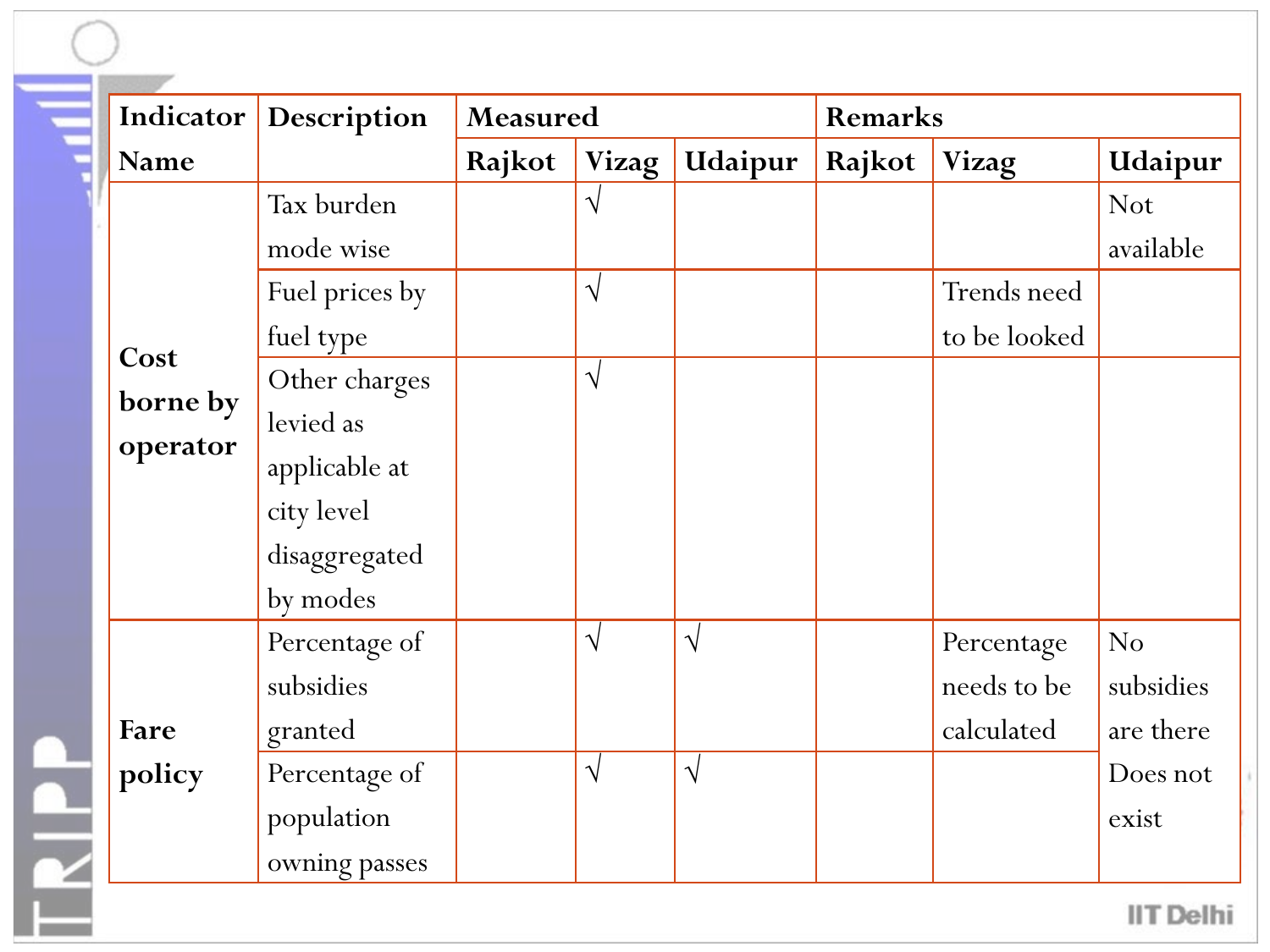#### Indicators measured and reported

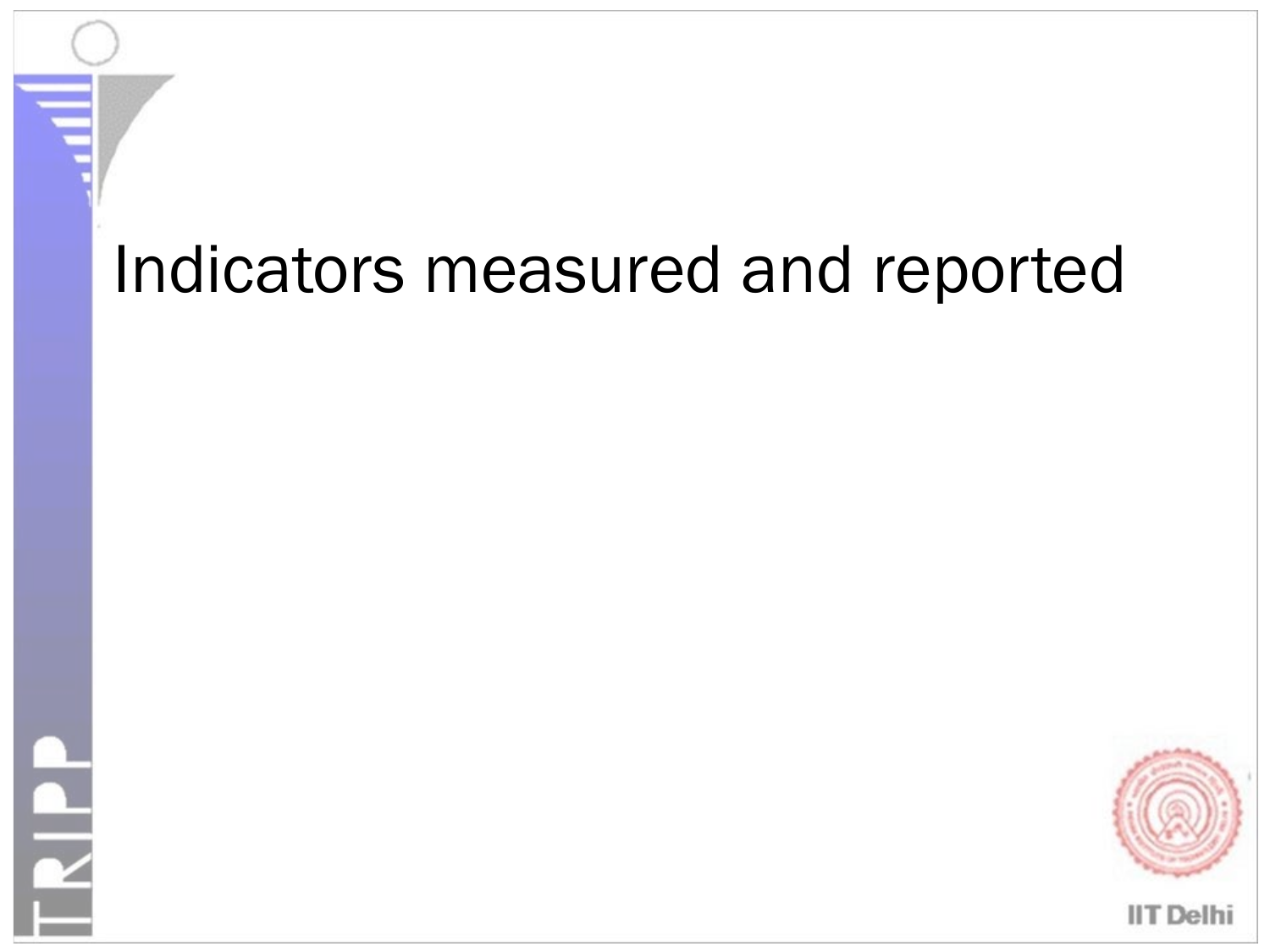#### Indicators measured by Vizag and Udaipur

Modal shares

Modal shares by trip purpose

Modal shares by social groups

• Travel time

Average travel time by trip purpose

- Affordability Cost of commuting
- Infrastructure quality Average speed of different modes
- Land use parameters

Land use mix intensity - Job-housing balance

**Theome level heterogeneity** 

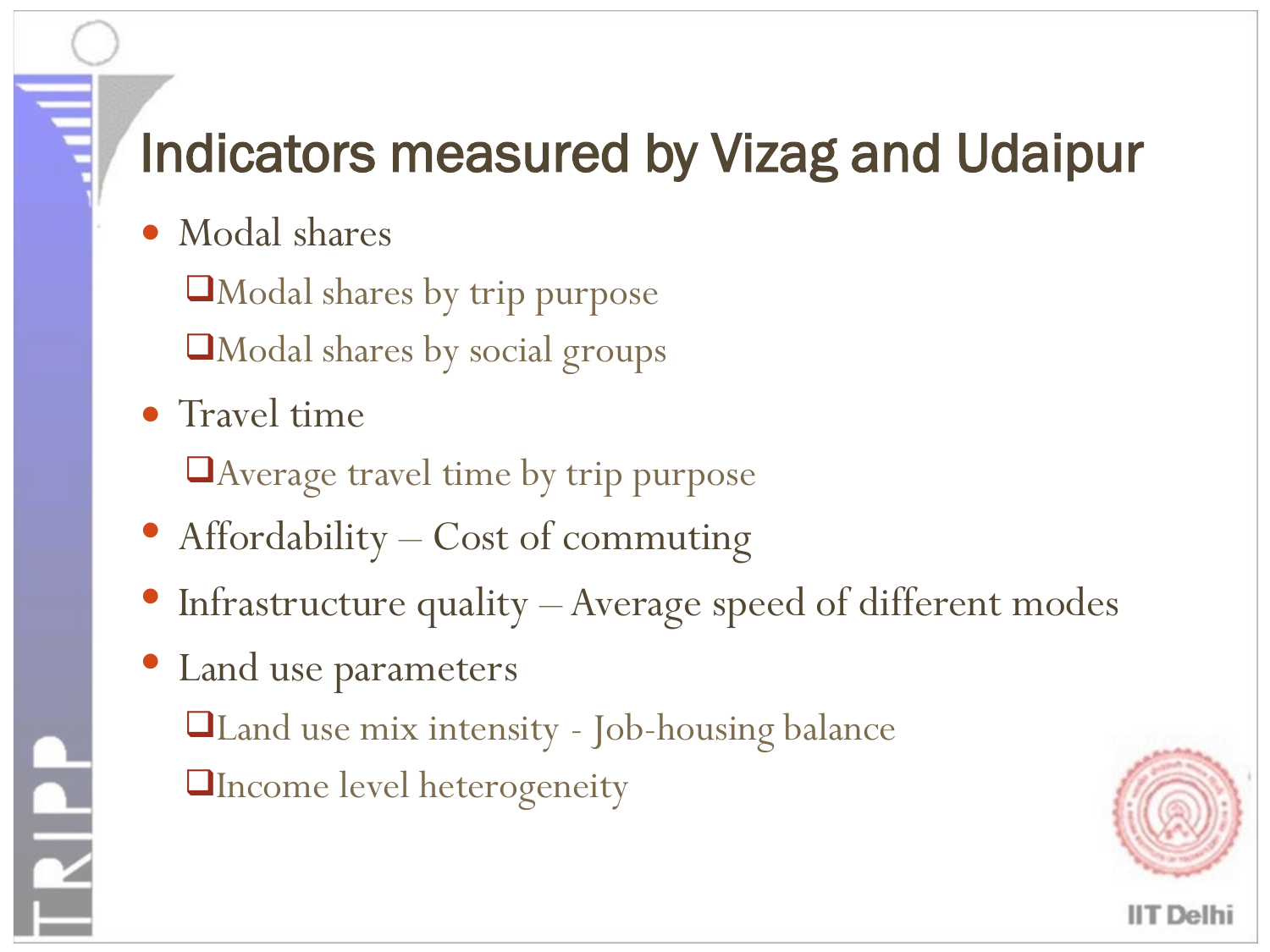#### Indicators measured Vizag and Udaipur

- Safety
	- **QRisk imposed by modes**
	- Risk exposure mode wise
	- **Overall safety**
	- **Quality of footpath infrastructure**
- Security
	- Percentage of people feeling safe to walk/cycle

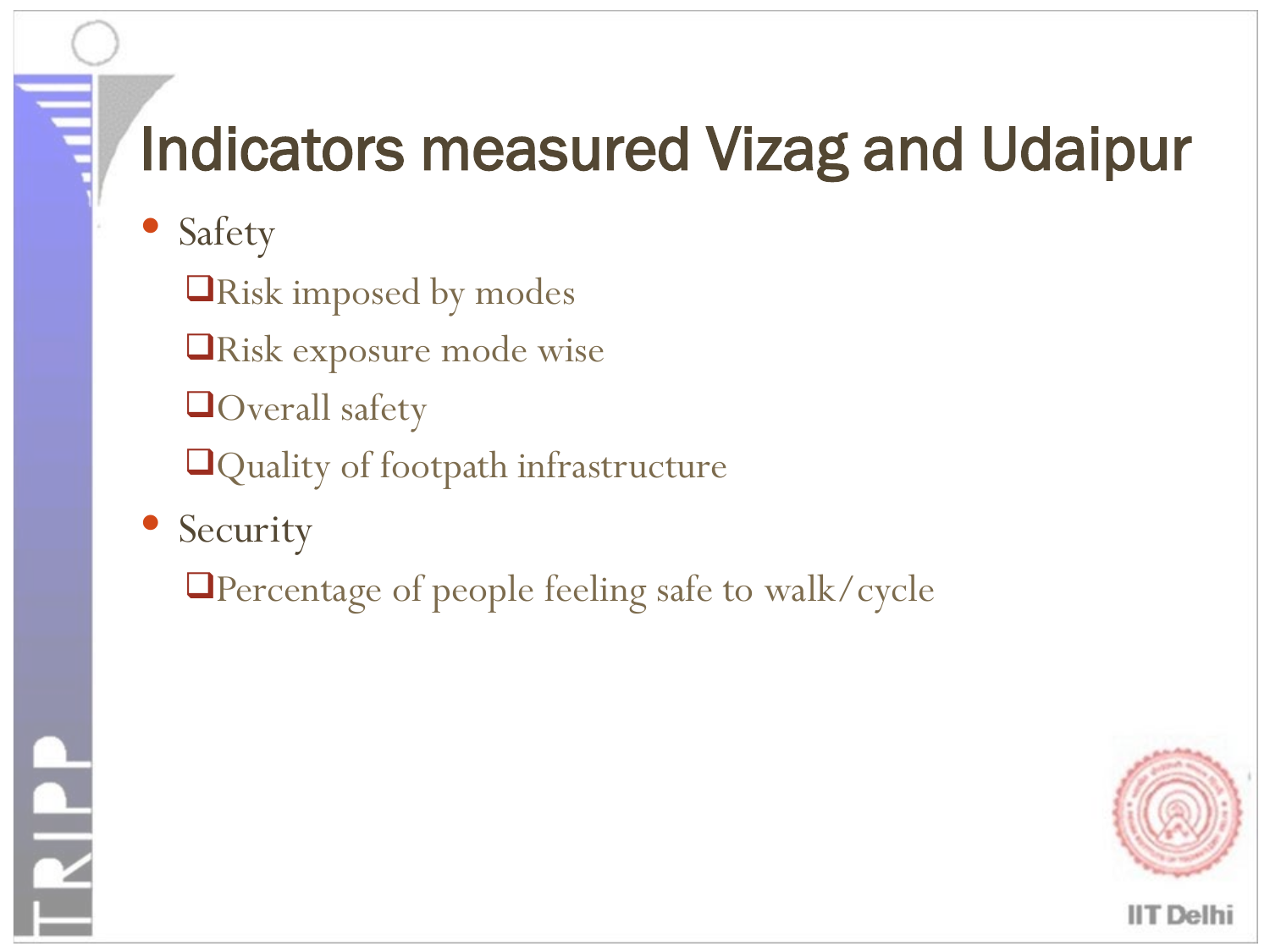## Indicators not measured at all

- Trip length
	- Trip purpose wise average trip length disaggregated by social groups
- Infrastructure quality
	- Accessibility of disadvantaged groups by different modes
- Safety
	- Speed limit restrictions
- Emissions
	- Lifecycle cost of different modes
- Health hazards
- Percentage of population exposed to air pollution
- Percentage of population exposed to noise levels  $> 50$  dB

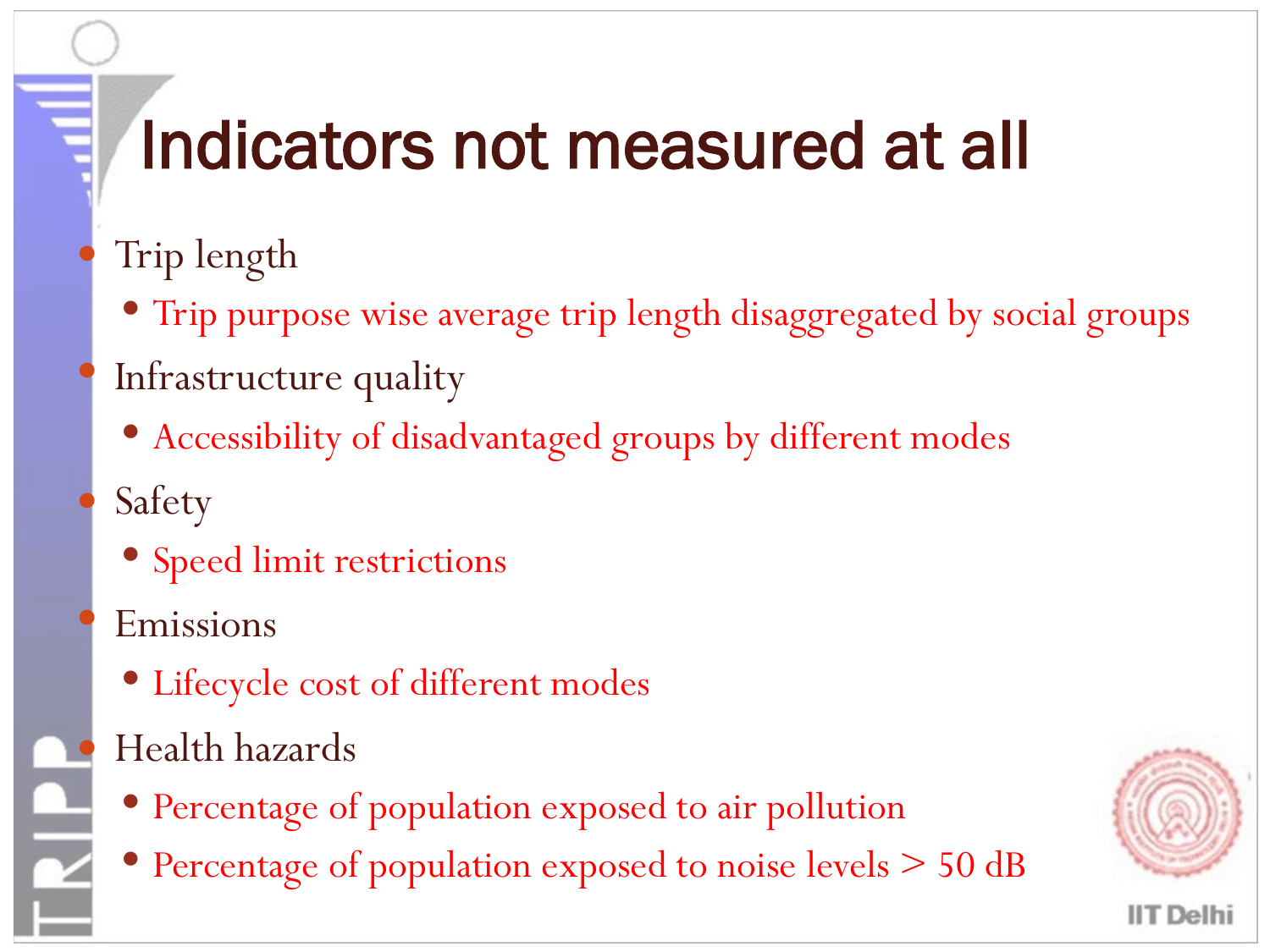#### Data collection

#### CMP requirement vs LCMP recommendation

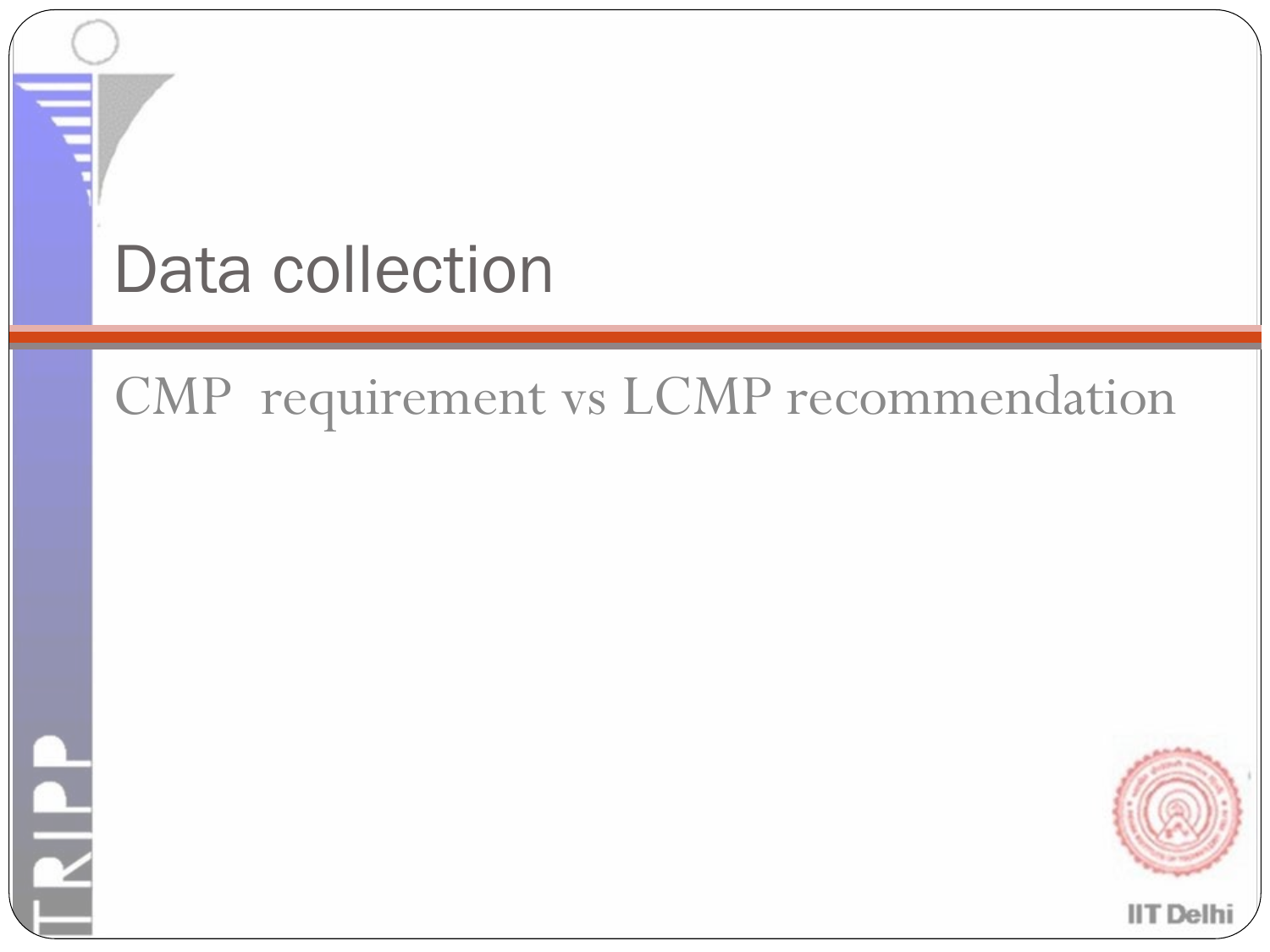| <b>Additional Data</b><br>required | <b>Description</b>                                                           | Rajkot | <b>Vizag</b> | <b>Udaipur</b> |
|------------------------------------|------------------------------------------------------------------------------|--------|--------------|----------------|
| Location                           | <b>Climatic condition</b>                                                    |        |              |                |
|                                    | <b>Growth pattern</b>                                                        |        |              |                |
| Land area                          | <b>Identification of notified areas</b>                                      |        |              |                |
| Demography                         | <b>Age-sex pyramid</b>                                                       |        |              |                |
| Socio-economic<br>data             | Population by social group*                                                  |        |              |                |
| Land use mix<br>intensity          | Determined by job-housing ratio<br>or balance in a zone or level of<br>study |        |              |                |
| Footpath                           | <b>Lighting</b>                                                              |        |              |                |
| <b>Intersections</b>               | <b>Intermediate pedestrian crossing</b>                                      |        |              |                |
|                                    | <b>Barrier free access to bus stops</b>                                      |        |              |                |
| <b>Access</b>                      | <b>Barrier free access to footpaths</b>                                      |        |              |                |
| <b>NMV</b>                         | <b>Lighting</b>                                                              |        |              |                |
|                                    |                                                                              |        |              |                |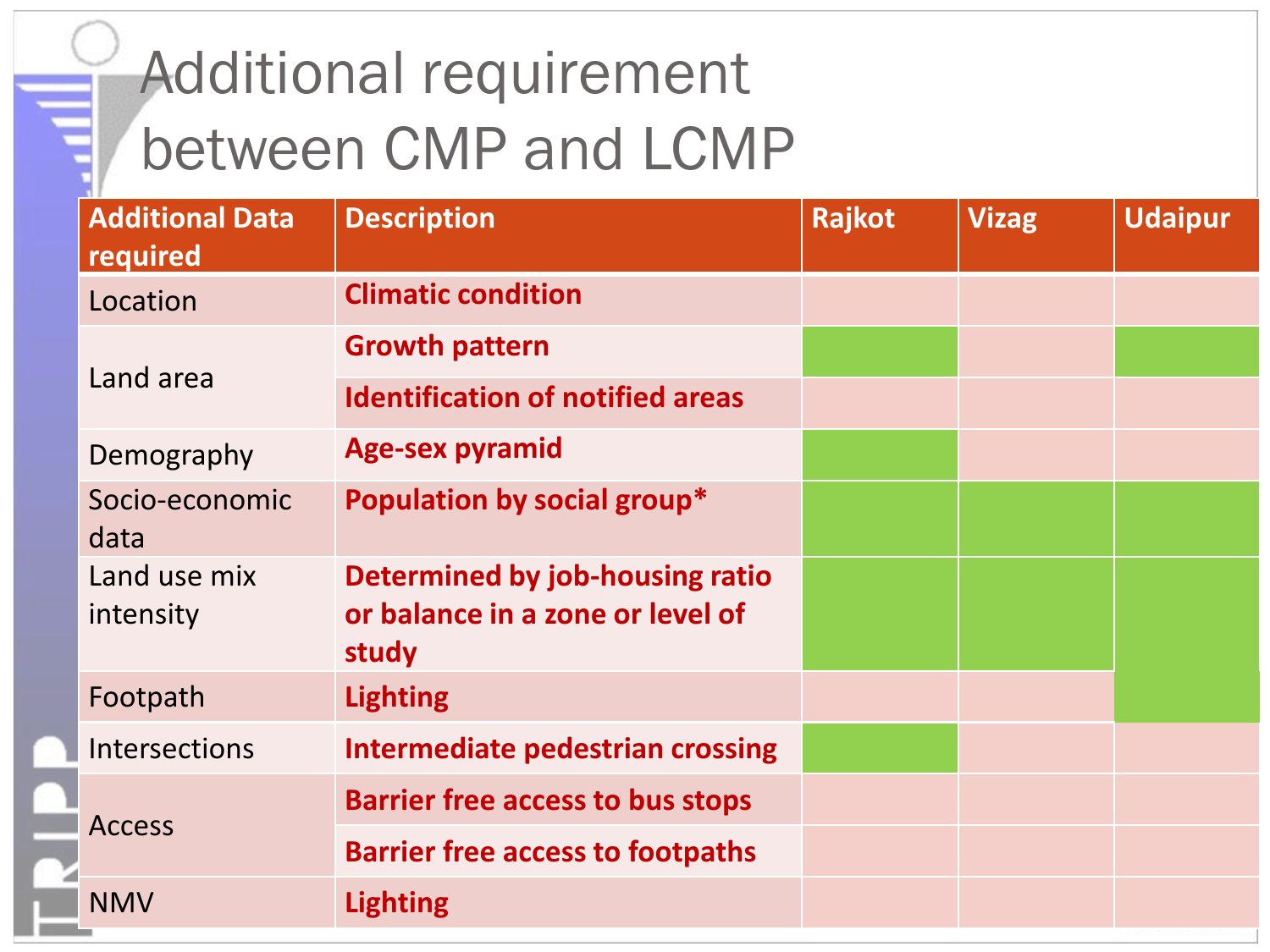|  | <b>Additional Data</b><br>required         | <b>Description</b>                                            | Rajkot | <b>Vizag</b> | <b>Udaipur</b> |
|--|--------------------------------------------|---------------------------------------------------------------|--------|--------------|----------------|
|  | Intersection<br>treatment                  | <b>Traffic calming for access to</b><br>properties            |        |              |                |
|  |                                            | <b>Number of parking</b>                                      |        |              |                |
|  | <b>NMV Parking</b>                         | Distance of parking from PT stop                              |        |              |                |
|  |                                            | <b>Parking charges</b>                                        |        |              |                |
|  | <b>IPT</b>                                 | <b>Number of parking by specification</b><br>of parking areas |        |              |                |
|  |                                            | Distance of formal parking from bus<br>stop                   |        |              |                |
|  |                                            | <b>Distance between parking stations</b>                      |        |              |                |
|  |                                            | <b>Parking charges</b>                                        |        |              |                |
|  | <b>Bus infrastructure</b><br>and operation | <b>Dedicated bus lanes (type and</b><br>description)          |        |              |                |
|  |                                            | Average distance between bus stop                             |        |              |                |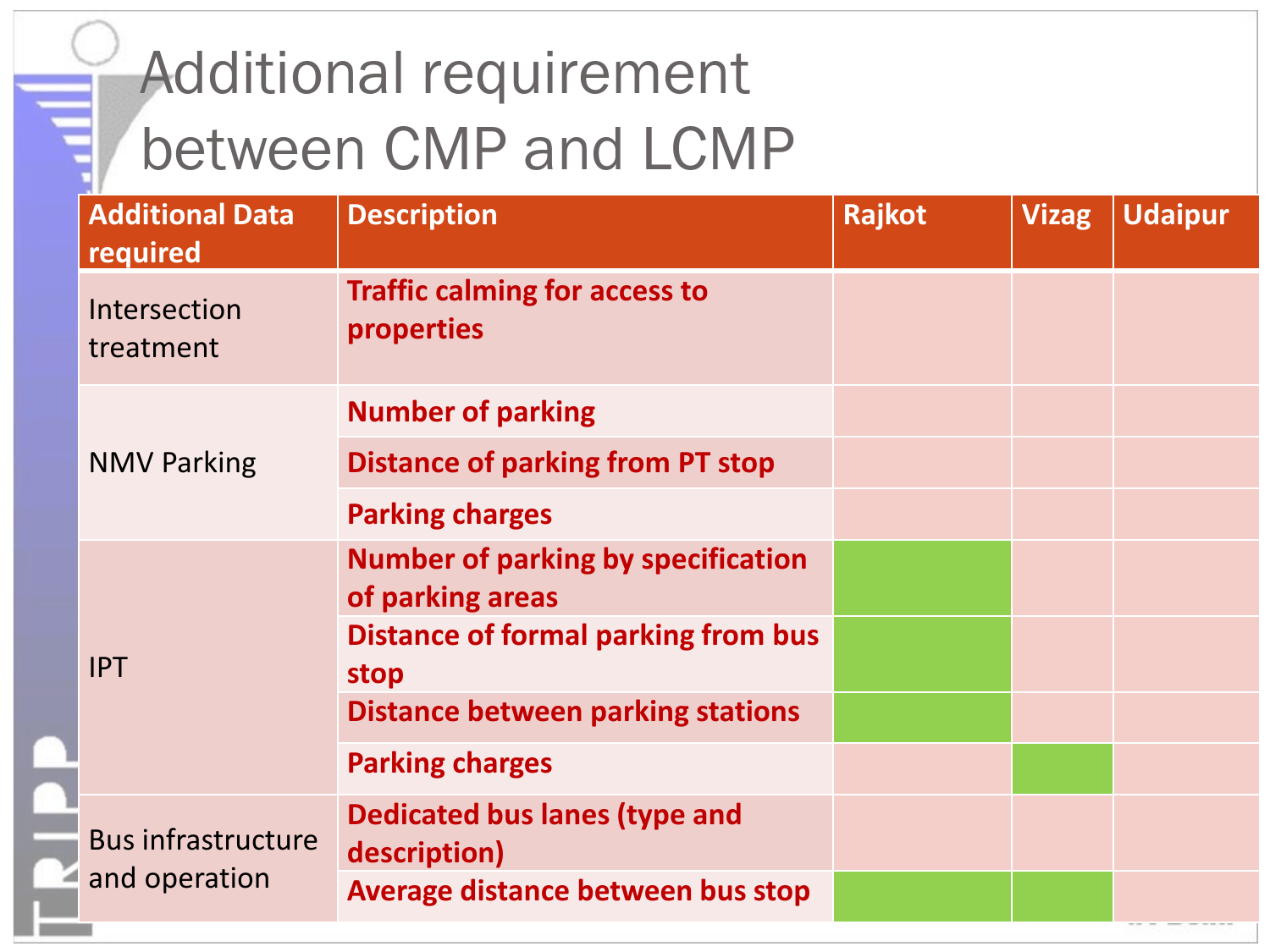| <b>Additional Data</b><br>required | <b>Description</b>                                               | Rajkot | <b>Vizag</b> | <b>Udaipur</b> |
|------------------------------------|------------------------------------------------------------------|--------|--------------|----------------|
| Road<br>infrastructure             | <b>Lighting</b>                                                  |        |              |                |
|                                    | <b>Turning time from each direction</b>                          |        |              |                |
| <b>MV</b> intersections            | <b>Signal phasing</b>                                            |        |              |                |
| PT detail                          | <b>Fleet utilization rate</b>                                    |        |              |                |
|                                    | Revenue per km                                                   |        |              |                |
| Route detail $-$                   | <b>Route inventory for share auto</b>                            |        |              |                |
| auto, cycle<br>rickshaw and        | Average waiting time for auto,<br>cycle rickshaw and shared auto |        |              |                |
| shared auto                        | <b>Tax levied</b>                                                |        |              |                |
| Delay and Queue<br>length          | Delay by mode                                                    |        |              |                |
|                                    |                                                                  |        |              |                |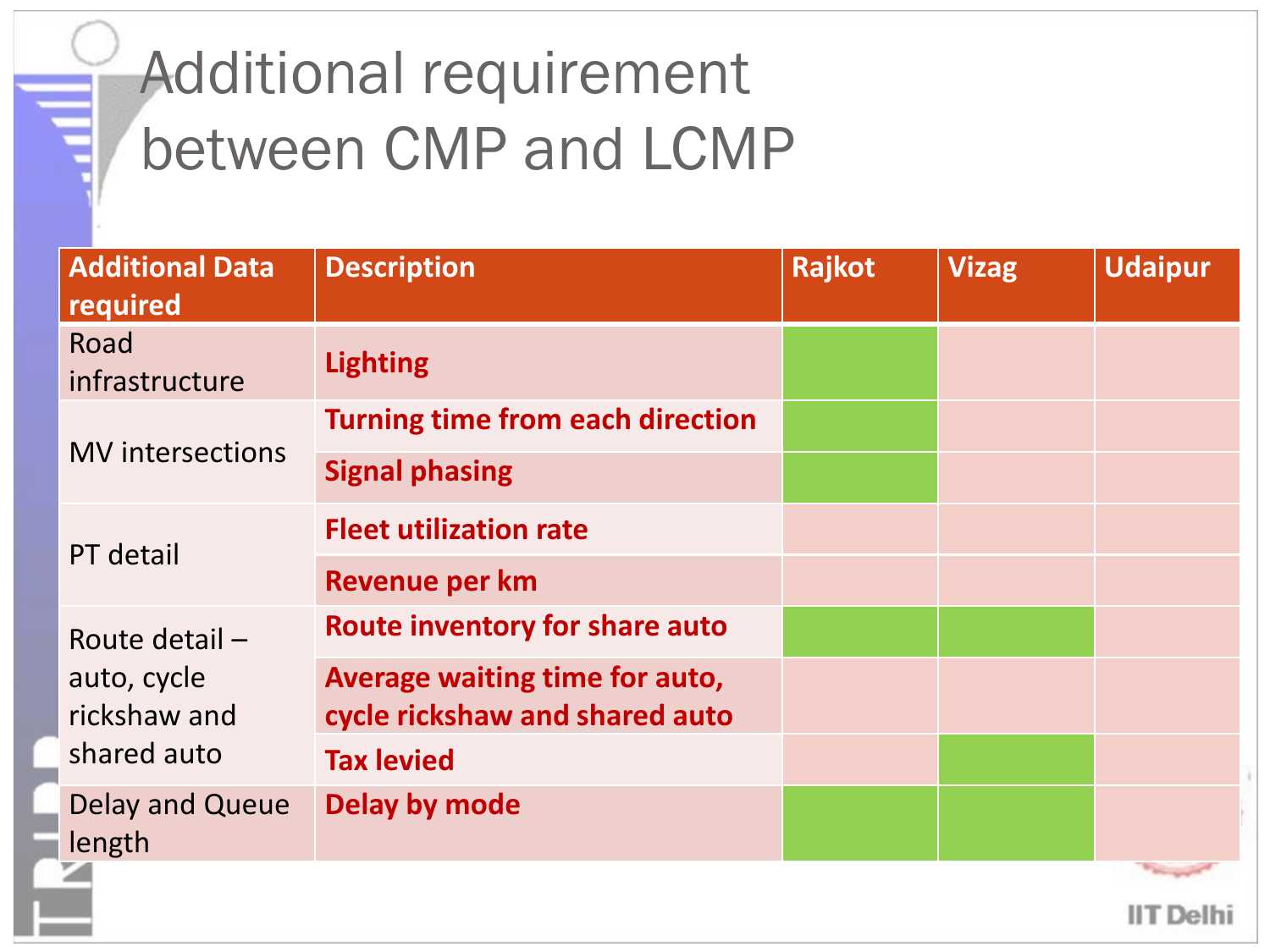| <b>Additional Data</b><br>required          | <b>Description</b>                                            | Rajkot | <b>Vizag</b> | <b>Udaipur</b> |
|---------------------------------------------|---------------------------------------------------------------|--------|--------------|----------------|
| Number and                                  | By victim mode                                                |        |              |                |
| location of<br>injury/fatalities on<br>road | <b>By impacting vehicle</b>                                   |        |              |                |
| <b>Reported crimes</b>                      | <b>Disaggregated by mode</b>                                  |        |              |                |
|                                             | <b>Travel distance</b>                                        |        |              |                |
|                                             | <b>Access and egress mode</b>                                 |        |              |                |
|                                             | <b>Access and egress public transport stop</b>                |        |              |                |
| Trip making                                 | <b>Distance to access and egress public</b><br>transport stop |        |              |                |
| information $-$                             | <b>Travel time to access and egress</b>                       |        |              |                |
| household surveys                           | <b>Average waiting time to board Public</b><br>transport      |        |              |                |
|                                             | <b>Average mileage if PMV used</b>                            |        |              |                |
|                                             | <b>Fuel used</b>                                              |        |              |                |
|                                             | <b>Reason for using the mode used</b>                         |        |              |                |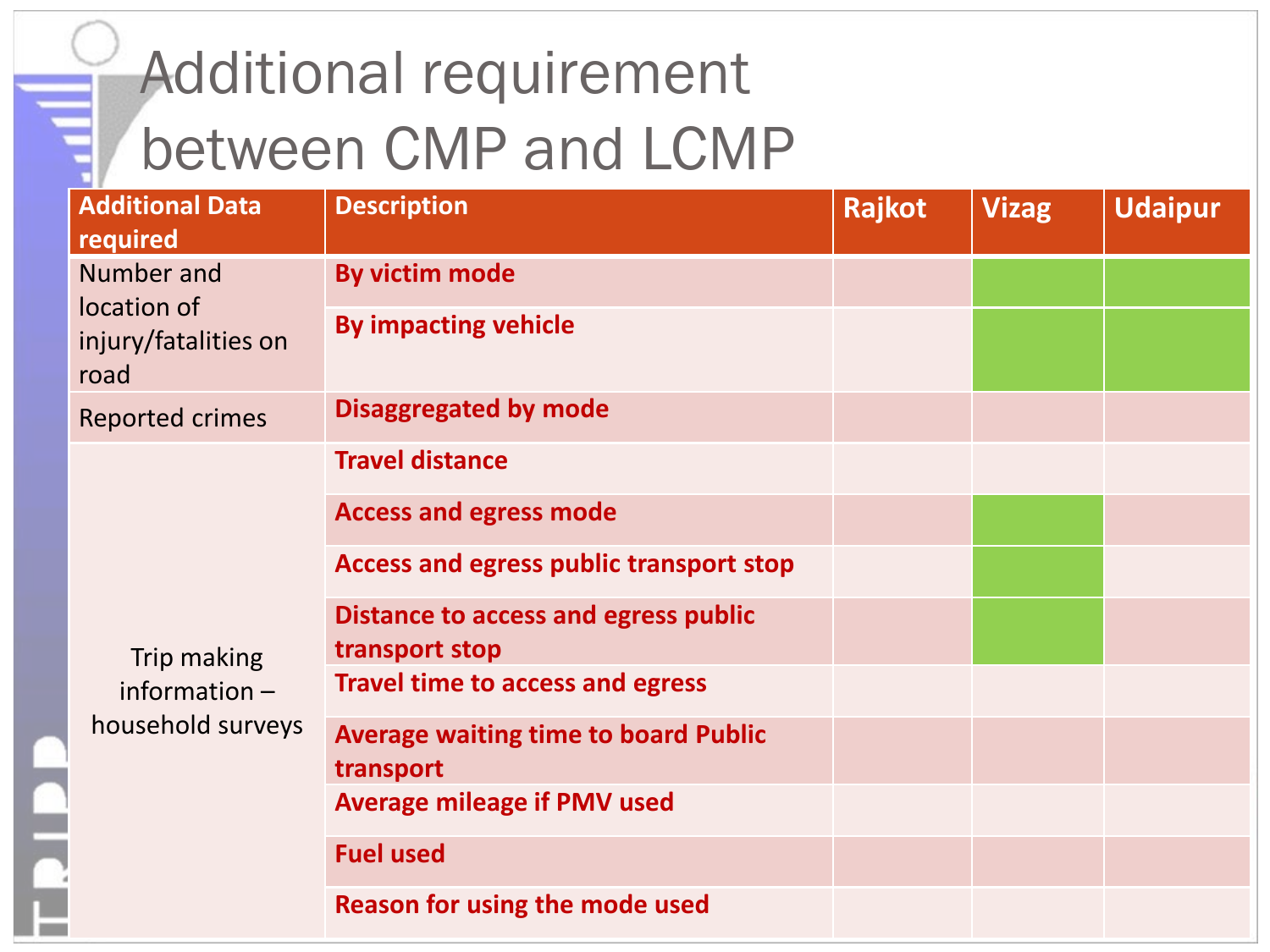#### Additional survey requirements

| <b>Surveys</b><br>required                   | Rajkot                     | Vizag | Udaipur |
|----------------------------------------------|----------------------------|-------|---------|
| Household survey<br>- access/egress<br>trips |                            |       |         |
| <b>Stated preference</b><br>surveys          | Mentioned in the<br>report |       |         |
| Petrol pump<br>surveys                       | Mentioned in the<br>report |       |         |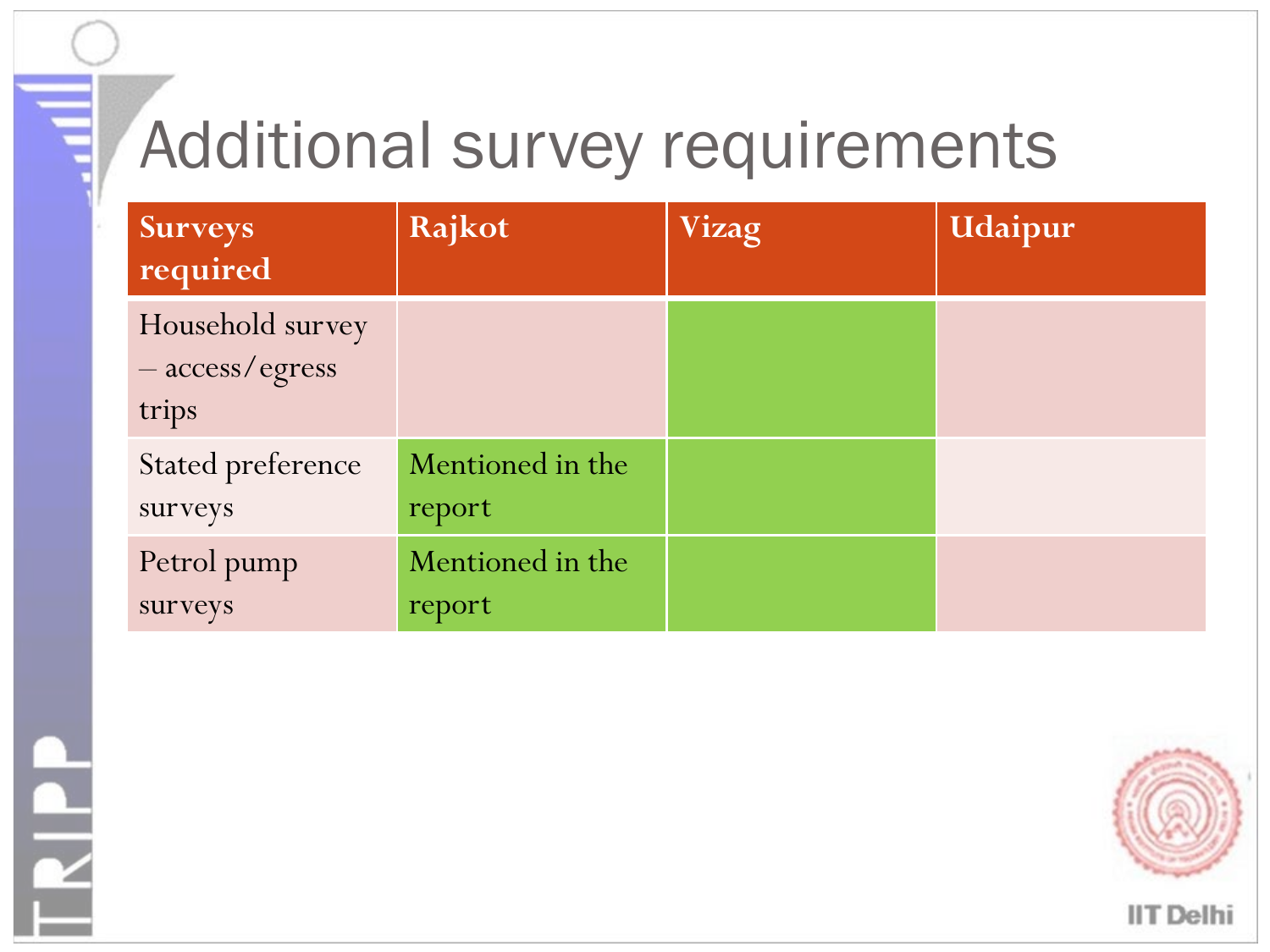#### Comparison between indicators

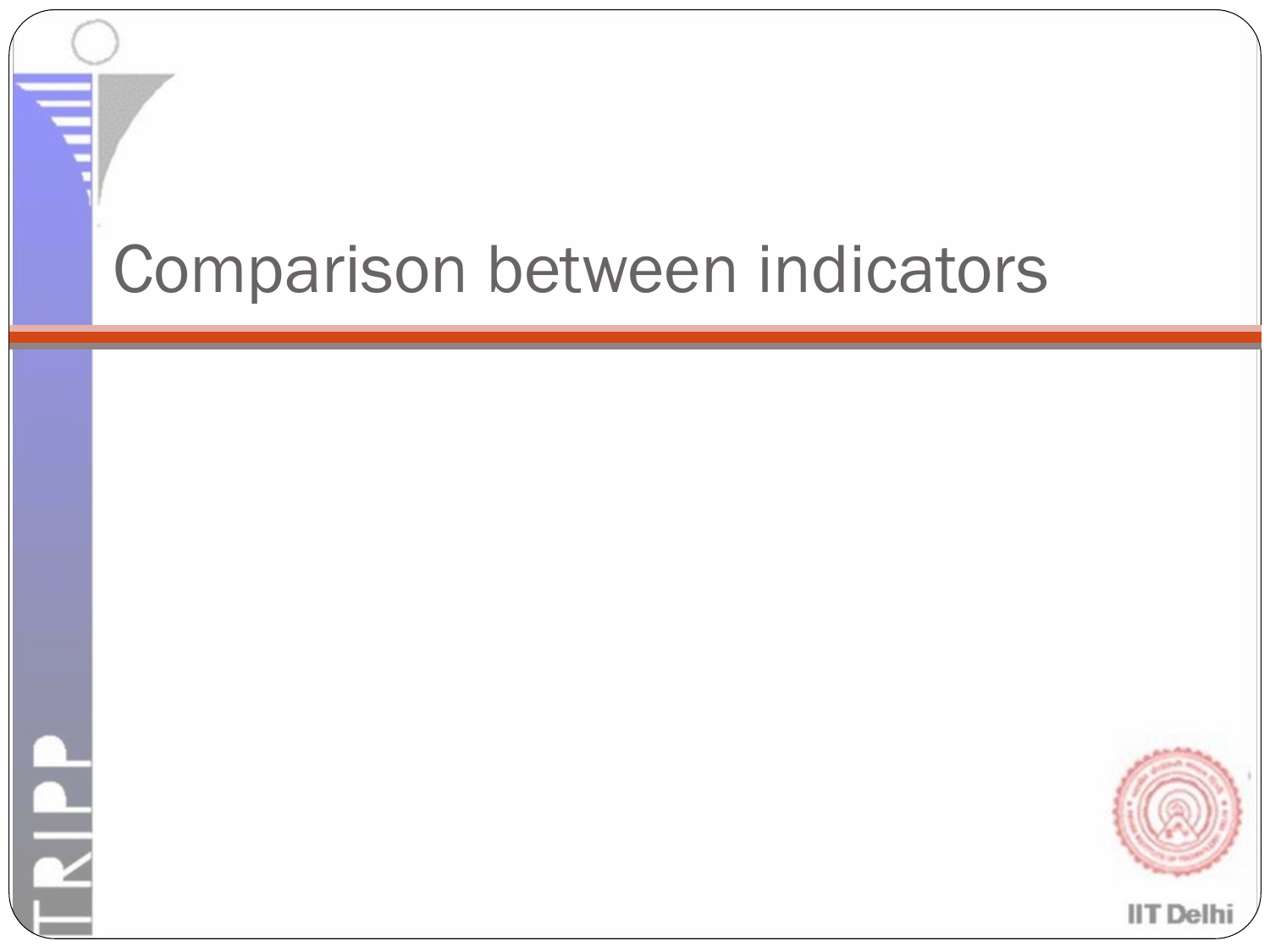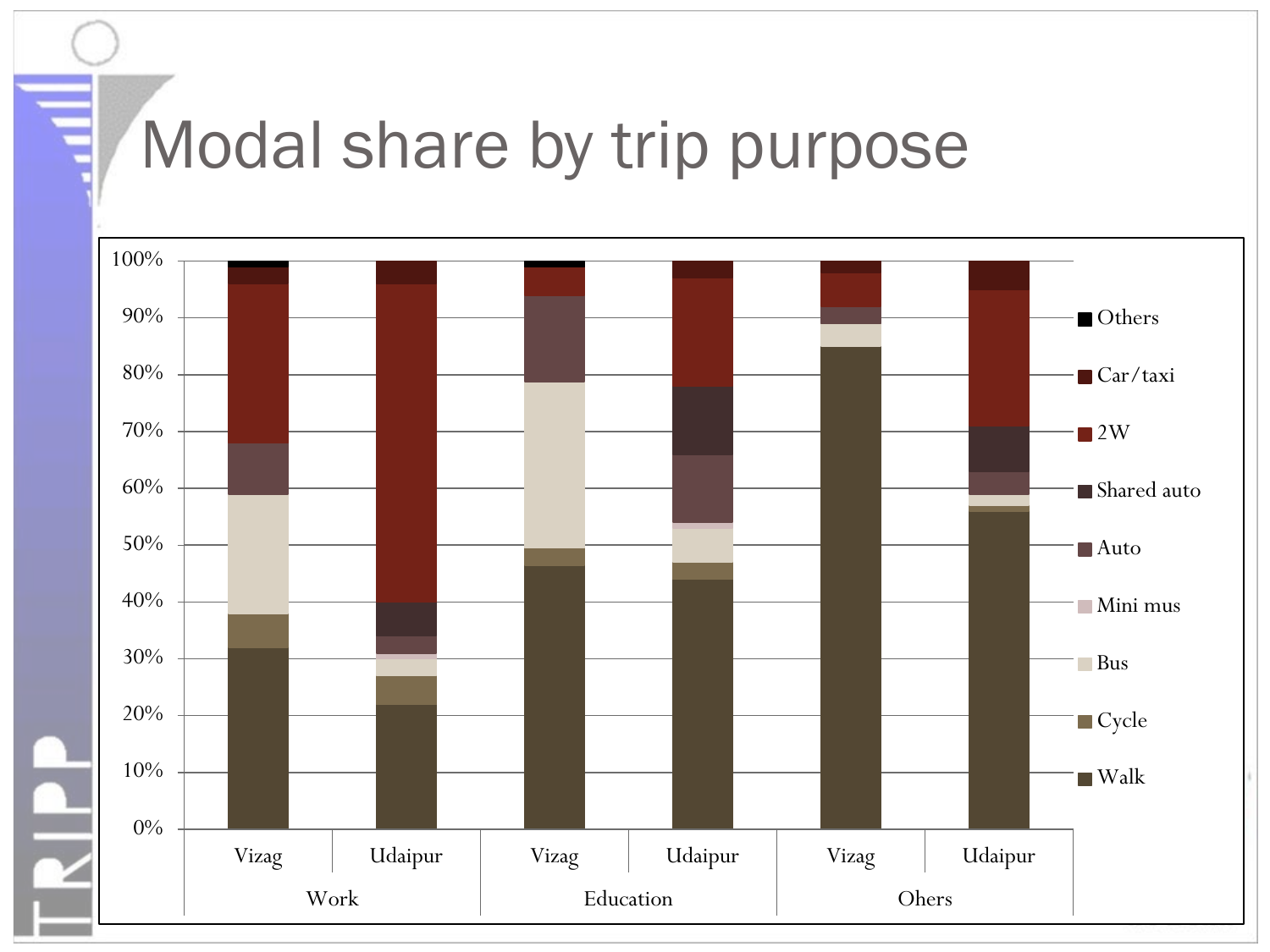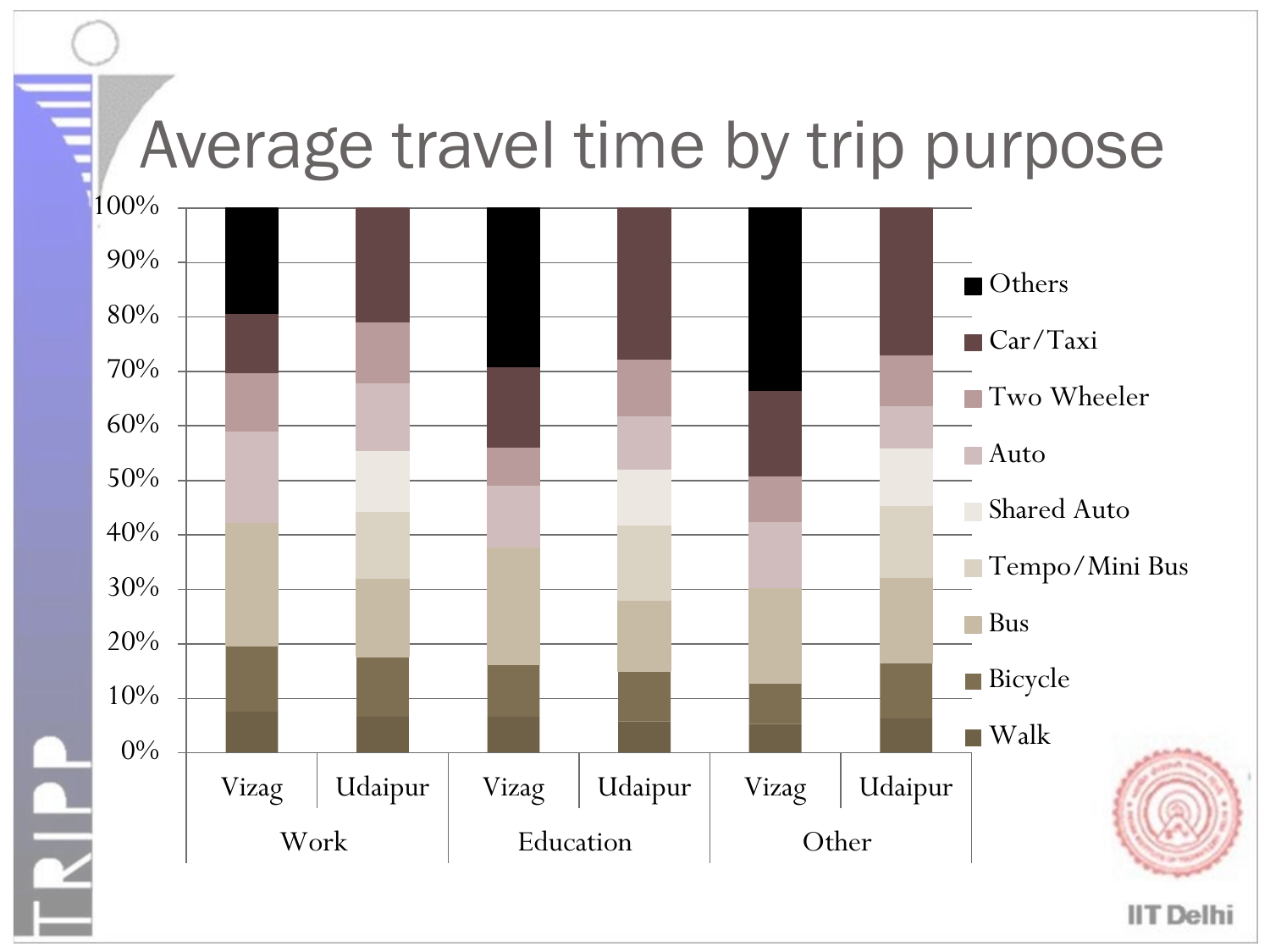### Mobility and Accessibility – Avg travel time by trip purpose - social group

|                  |       | <b>Work</b> | <b>Education</b> |         | <b>Others</b> |         |
|------------------|-------|-------------|------------------|---------|---------------|---------|
| Income<br>ranges | Vizag | Udaipur     | Vizag            | Udaipur | Vizag         | Udaipur |
| < 5000           | 28.5  | 20.3        | 26.6             | 18.5    | 14.5          | 19.1    |
| 5000-10000       | 28.5  |             | 25.2             |         | 14.0          |         |
| 10000-20000      | 28.2  | 20.4        | 25.2             | 17.6    | 15.8          | 17.7    |
| 20000-50000      | 31.6  |             | 26.3             |         | 14.2          |         |
| > 50000          | 22.4  | 20.4        | 21.6             | 20.5    | 21.2          | 19.4    |

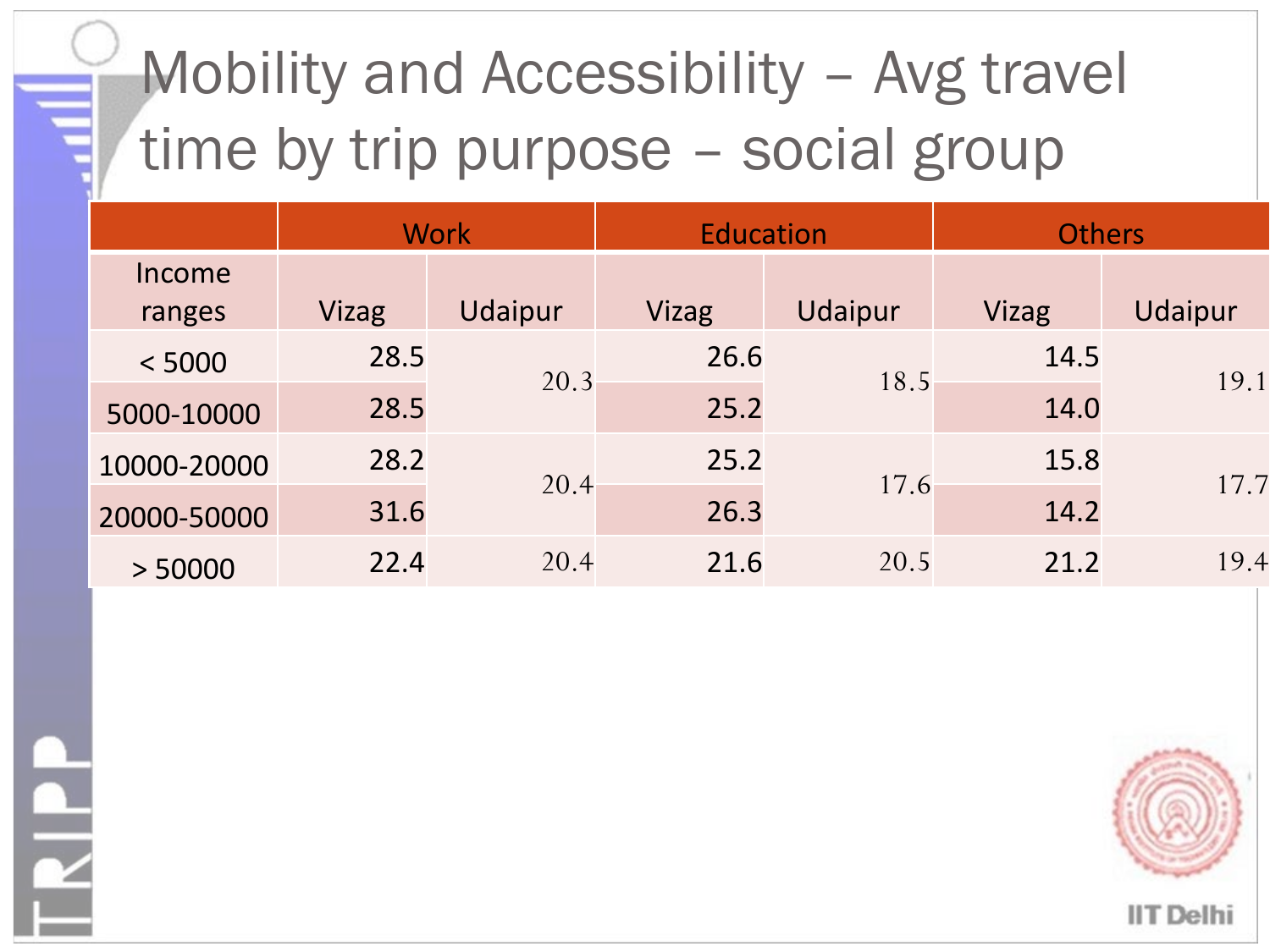#### Trip length frequency distribution



**PIP**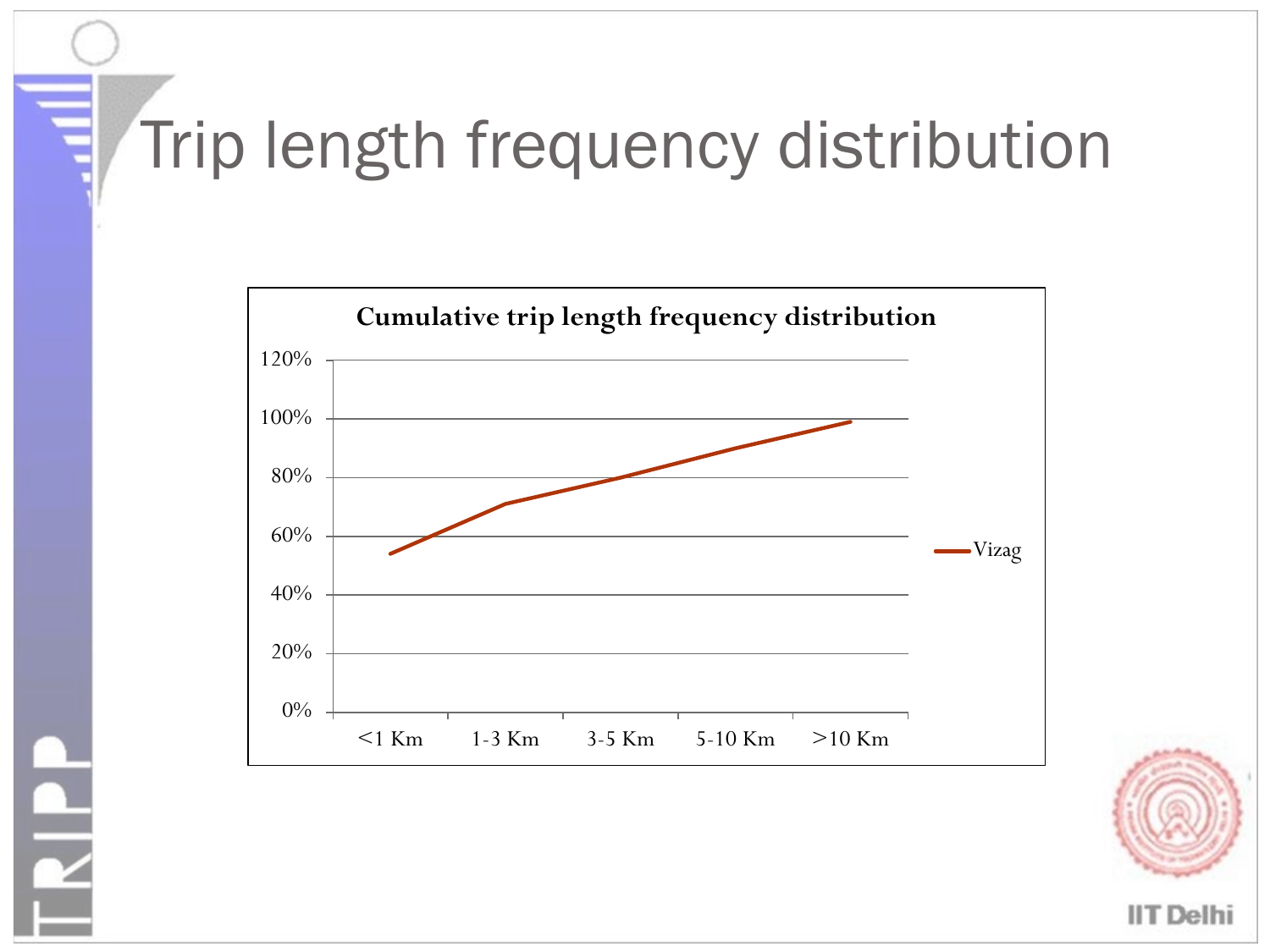#### Average speed on roads

 $\frac{1}{\epsilon}$ 



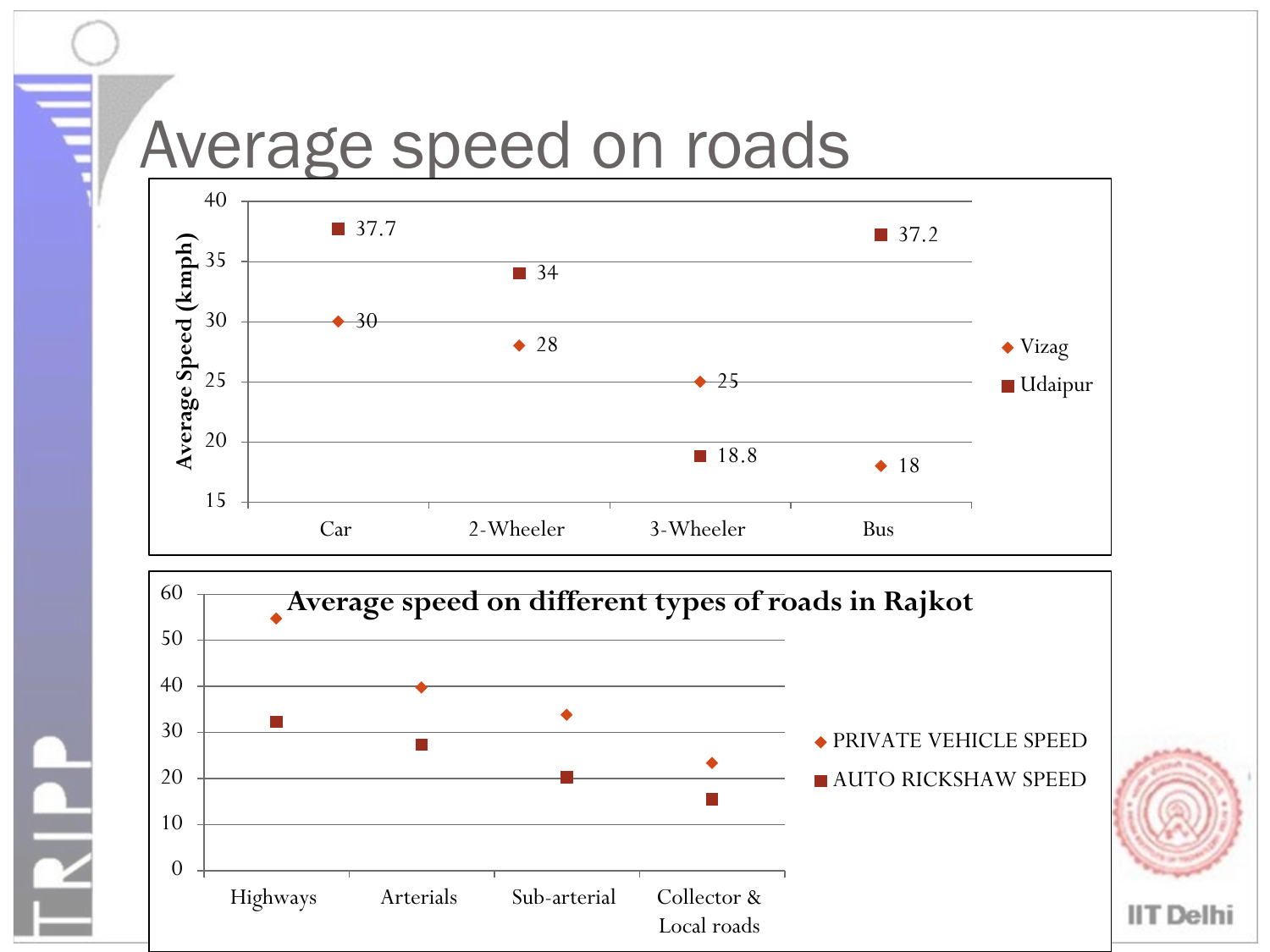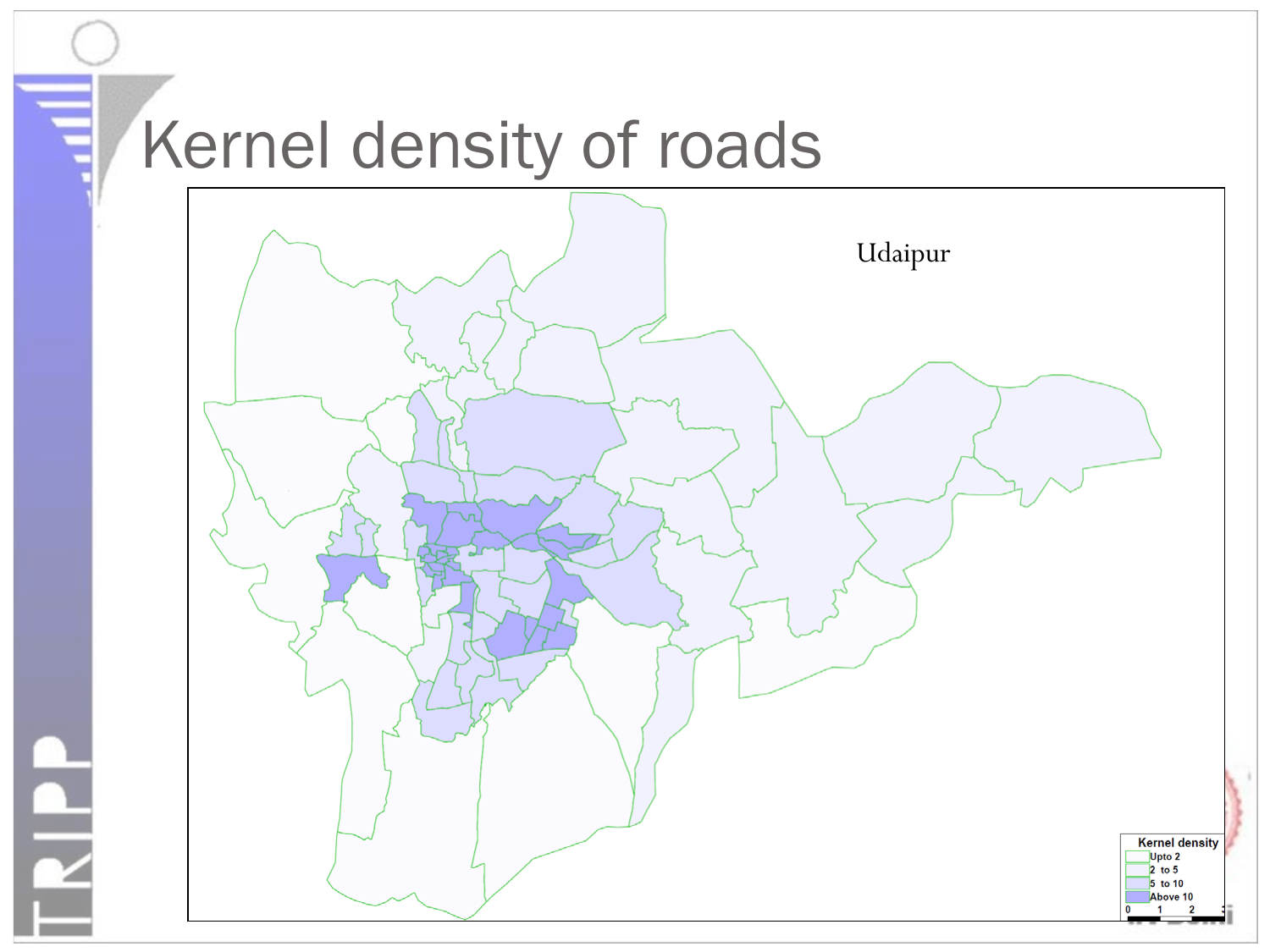#### Risk exposure and Risk imposed

| Vizag        | Risk imposed |         | Risk exposure |         |  |
|--------------|--------------|---------|---------------|---------|--|
|              | Vizag        | Udaipur | Vizag         | Udaipur |  |
| Cycle        |              | 7       | 0.52          | 78      |  |
| Pedestrian   |              | 48      | 0.25          | 32      |  |
| Truck        | 0.11         |         |               |         |  |
| <b>Bus</b>   | 0.03         | 36      | 0.03          | 588     |  |
| Car          | 0.04         | 141     | 0.55          | 1524    |  |
| <b>TSR</b>   | 0.03         | 27      | 0.29          | 13      |  |
| <b>MTW</b>   | 0.04         | 189     | 0.75          | 180     |  |
| Fixed object | 0.04         |         |               |         |  |
| Others       | 0.04         |         |               |         |  |
| Unknown      | 0.01         |         |               |         |  |

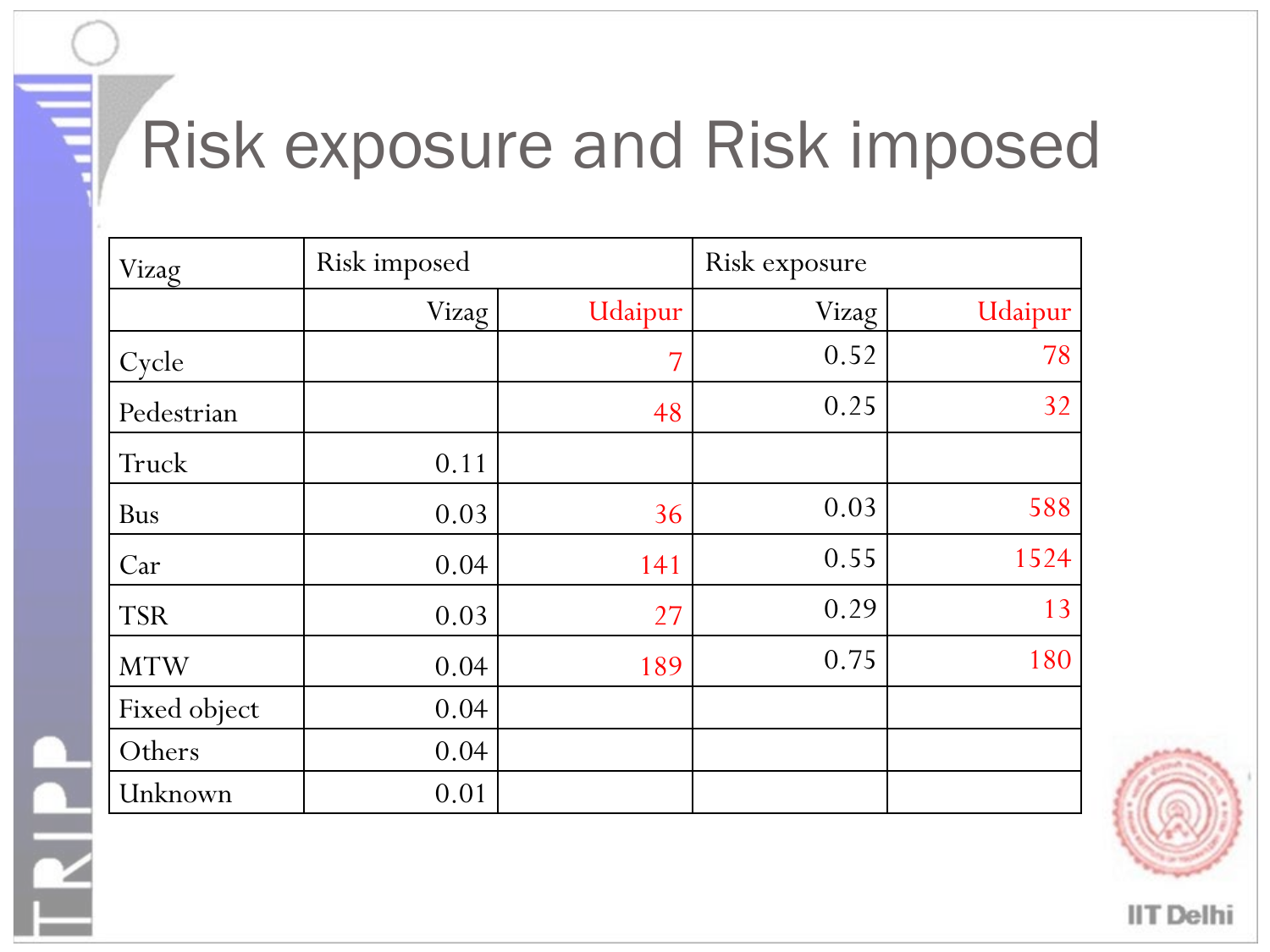#### Quality of footpath infrastructure - Percentage of roads with  $\geq 2$  m

|              | Vizag  | Rajkot |
|--------------|--------|--------|
| Width of     |        |        |
| Footpath     | Length |        |
| (in m)       | (km)   |        |
| 1.5          | 27     |        |
| 2.0          | 6      | 27%    |
| 3.0          | 4      |        |
| <b>Total</b> | 37     |        |

| Vizag                |               |  |  |  |
|----------------------|---------------|--|--|--|
| <b>Quality of</b>    | Proportion of |  |  |  |
| footpath             | footpaths     |  |  |  |
| <b>No</b>            |               |  |  |  |
| encroachments        | 30%           |  |  |  |
| <b>Discontinuous</b> | 50%           |  |  |  |
| Mostly un-           |               |  |  |  |
| usable               | 20%           |  |  |  |
| Total                | 100%          |  |  |  |

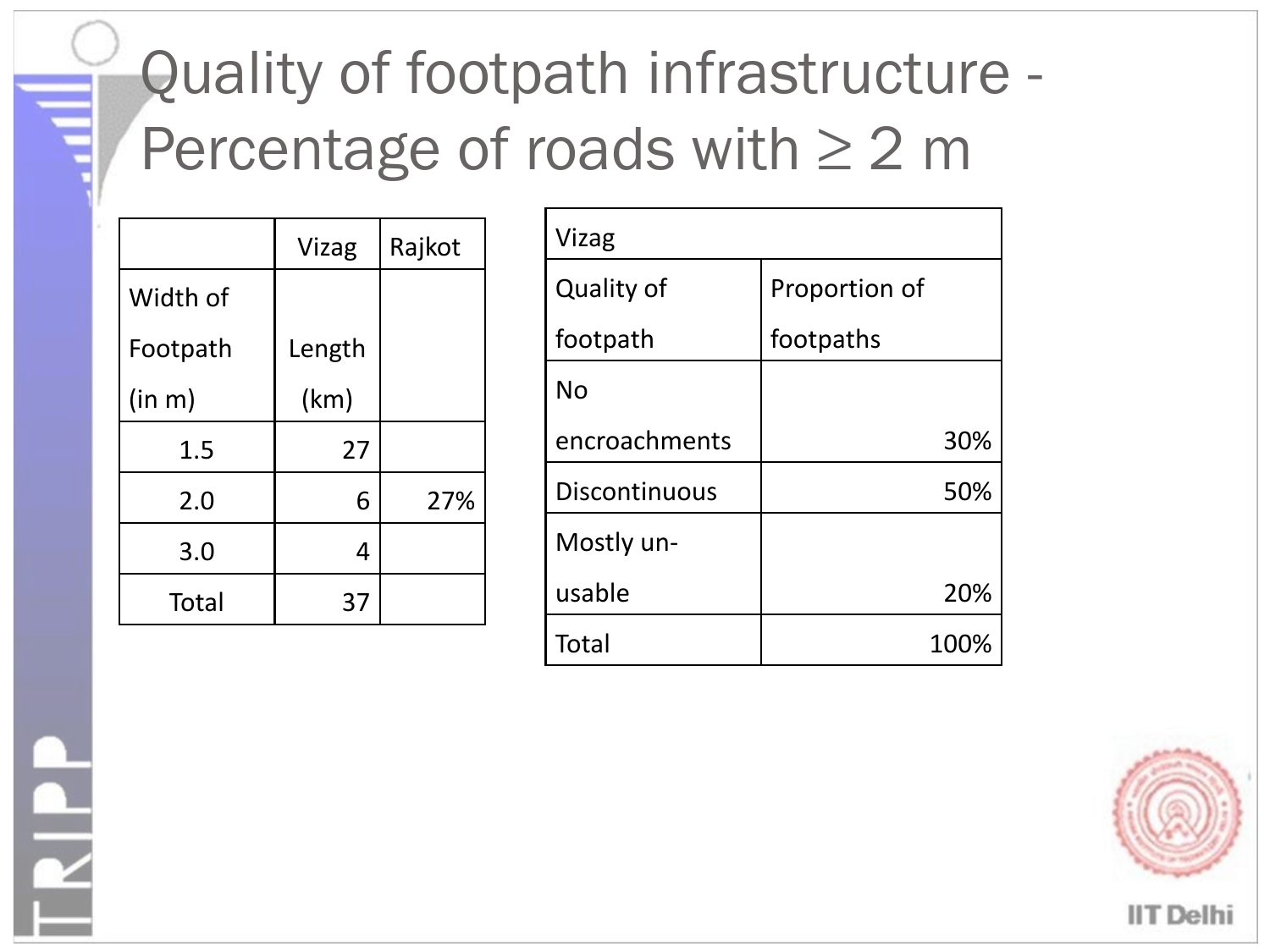## Security - Percentage of people feeling safe to walk/cycle and use PT in city by gender

|                | Vizag |     |            |  |  |  |
|----------------|-------|-----|------------|--|--|--|
|                | Good  | ΟK  | <b>Bad</b> |  |  |  |
| <b>Females</b> | 2%    | 83% | 15%        |  |  |  |
| Males          | 5%    | 76% | 19%        |  |  |  |
| Overall        | 4%    | 79% | 17%        |  |  |  |

#### **Safety perception- Udaipur**

|            | Male             |                |                |                | Female |       |        |       |                |                |
|------------|------------------|----------------|----------------|----------------|--------|-------|--------|-------|----------------|----------------|
|            |                  | $\overline{2}$ | $\overline{3}$ | $\overline{4}$ | 5      |       | 2      | 3     | $\overline{4}$ | $\overline{5}$ |
| Walk       | 55%              | 19%            | $9\%$          | $9\%$          | 8%     | 53%   | $22\%$ | 8%    | 10%            | $7\%$          |
| Bicycle    | 28%              | 38%            | 18%            | $9\%$          | $7\%$  | 28%   | 43%    | 13%   | $9\%$          | $7\%$          |
| <b>Bus</b> | $2\%$            | $4\%$          | $6\%$          | 25%            | 63%    | $1\%$ | $4\%$  | $6\%$ | 45%            | 44%            |
| a ka       | <b>IIT Delhi</b> |                |                |                |        |       |        |       |                |                |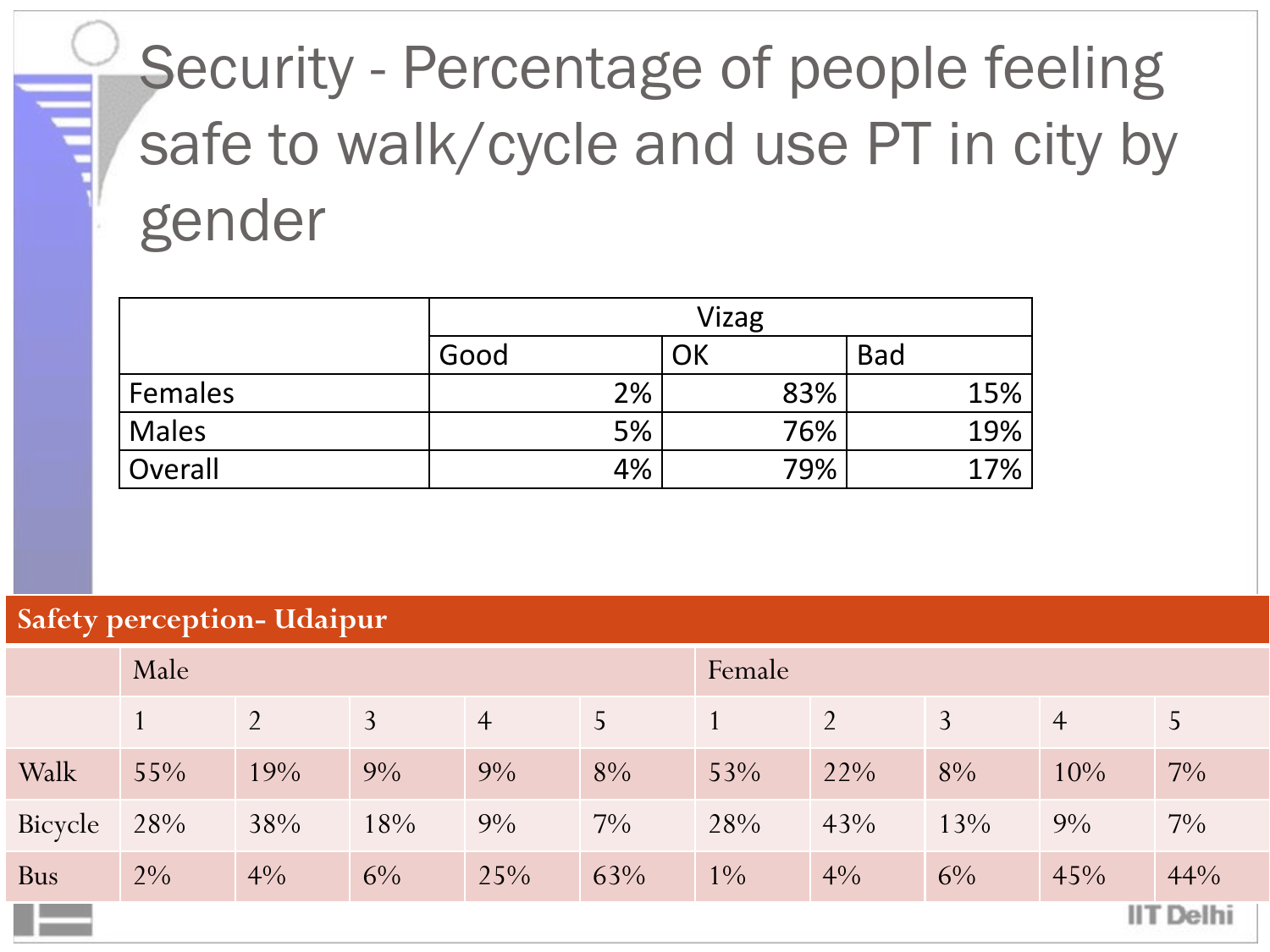# FINDINGS

Specified formats have not been followed for data collection Standardized reporting formats not used Collected data shows problems/errors (registration, safety data) Difficulty in understanding safety indicators

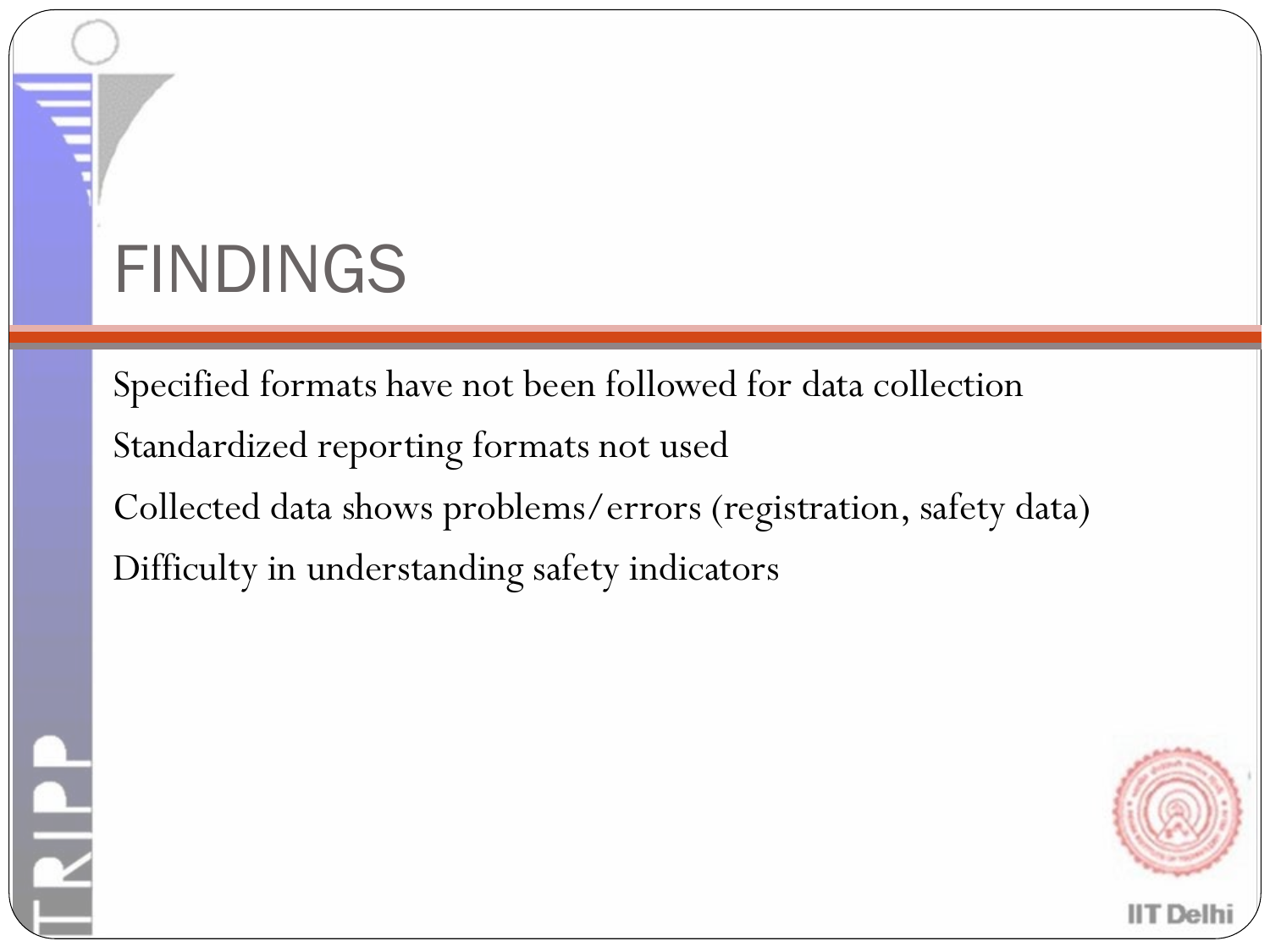## Specific Remarks

- TAZ size is large. Difficult to capture primary walk and bicycle trips, access and egress trips and model the same for scenarios
- Need to define income levels based on asset ownership and dwelling type
- Need to report indicators in the specified format as proposed in the toolkit
- Need to correct vehicle registration numbers